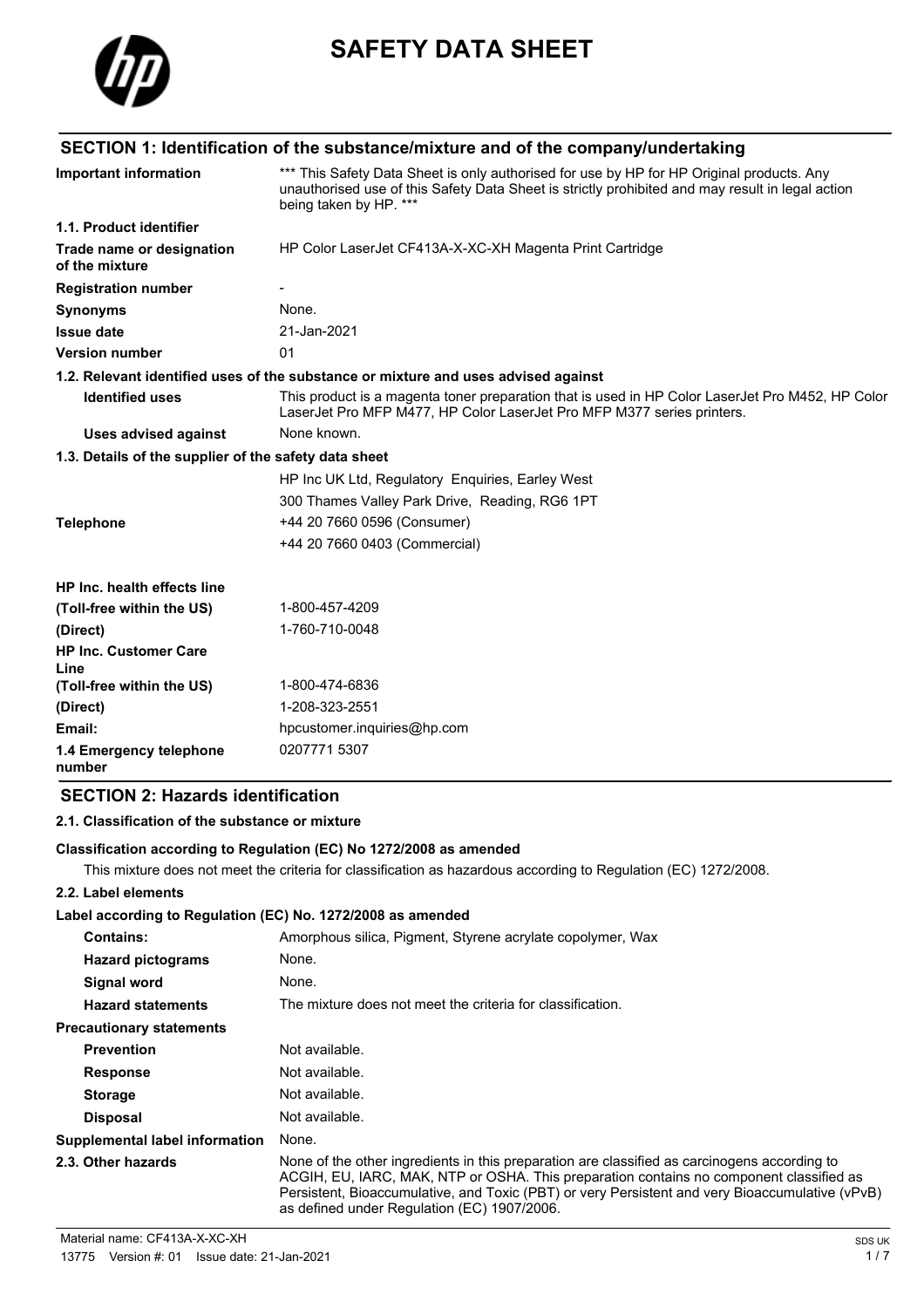# **SECTION 3: Composition/information on ingredients**

#### **3.2. Mixtures**

| <b>General information</b>                                                            |                                                                                                                                                                                                   |                                                                                                                       |                                         |           |              |
|---------------------------------------------------------------------------------------|---------------------------------------------------------------------------------------------------------------------------------------------------------------------------------------------------|-----------------------------------------------------------------------------------------------------------------------|-----------------------------------------|-----------|--------------|
| <b>Chemical name</b>                                                                  | %                                                                                                                                                                                                 |                                                                                                                       | CAS-No. / EC No. REACH Registration No. | Index No. | <b>Notes</b> |
| Styrene acrylate copolymer                                                            | < 85                                                                                                                                                                                              | <b>Trade Secret</b>                                                                                                   |                                         |           |              |
| <b>Classification:</b>                                                                |                                                                                                                                                                                                   |                                                                                                                       |                                         |           |              |
| Pigment                                                                               | < 10                                                                                                                                                                                              | <b>Trade Secret</b>                                                                                                   |                                         |           |              |
| <b>Classification:</b>                                                                |                                                                                                                                                                                                   |                                                                                                                       |                                         |           |              |
| Wax                                                                                   | < 10                                                                                                                                                                                              | <b>Trade Secret</b>                                                                                                   |                                         |           |              |
| <b>Classification:</b>                                                                |                                                                                                                                                                                                   |                                                                                                                       |                                         |           |              |
| Amorphous silica                                                                      | $3$                                                                                                                                                                                               | 7631-86-9<br>231-545-4                                                                                                | 01-2119379499-16-xxxx                   |           |              |
| <b>Classification:</b>                                                                |                                                                                                                                                                                                   |                                                                                                                       |                                         |           |              |
| <b>SECTION 4: First aid measures</b>                                                  |                                                                                                                                                                                                   |                                                                                                                       |                                         |           |              |
| <b>General information</b>                                                            | Not available.                                                                                                                                                                                    |                                                                                                                       |                                         |           |              |
| 4.1. Description of first aid measures                                                |                                                                                                                                                                                                   |                                                                                                                       |                                         |           |              |
| <b>Inhalation</b>                                                                     | Move person to fresh air immediately. If irritation persists, consult a physician.                                                                                                                |                                                                                                                       |                                         |           |              |
| <b>Skin contact</b>                                                                   |                                                                                                                                                                                                   | Wash affected areas thoroughly with mild soap and water. Get medical attention if irritation<br>develops or persists. |                                         |           |              |
| Eye contact                                                                           | Do not rub eyes. Immediately flush with large amounts of clean, warm water (low pressure) for at<br>least 15 minutes or until particles are removed. If irritation persists, consult a physician. |                                                                                                                       |                                         |           |              |
| Ingestion                                                                             | Rinse mouth out with water. Drink one to two glasses of water. If symptoms occur, consult a<br>physician.                                                                                         |                                                                                                                       |                                         |           |              |
| 4.2. Most important symptoms<br>and effects, both acute and<br>delayed                | Not available.                                                                                                                                                                                    |                                                                                                                       |                                         |           |              |
| 4.3. Indication of any<br>immediate medical attention<br>and special treatment needed | Not available.                                                                                                                                                                                    |                                                                                                                       |                                         |           |              |
| <b>SECTION 5: Firefighting measures</b>                                               |                                                                                                                                                                                                   |                                                                                                                       |                                         |           |              |
| <b>General fire hazards</b>                                                           | Not available.                                                                                                                                                                                    |                                                                                                                       |                                         |           |              |
| 5.1. Extinguishing media                                                              |                                                                                                                                                                                                   |                                                                                                                       |                                         |           |              |
| Suitable extinguishing<br>media                                                       | CO2, water, or dry chemical                                                                                                                                                                       |                                                                                                                       |                                         |           |              |
| Unsuitable extinguishing<br>media                                                     | None known.                                                                                                                                                                                       |                                                                                                                       |                                         |           |              |
| 5.2. Special hazards arising<br>from the substance or mixture                         | Like most organic material in powder form, toner can form explosive dust-air mixtures when finely<br>dispersed in air.                                                                            |                                                                                                                       |                                         |           |              |
| 5.3. Advice for firefighters                                                          |                                                                                                                                                                                                   |                                                                                                                       |                                         |           |              |
| <b>Special protective</b><br>equipment for firefighters                               | Not available.                                                                                                                                                                                    |                                                                                                                       |                                         |           |              |
| <b>Special fire fighting</b><br>procedures                                            |                                                                                                                                                                                                   | If fire occurs in the printer, treat as an electrical fire.                                                           |                                         |           |              |
| <b>Specific methods</b>                                                               | None established.                                                                                                                                                                                 |                                                                                                                       |                                         |           |              |
| <b>SECTION 6: Accidental release measures</b>                                         |                                                                                                                                                                                                   |                                                                                                                       |                                         |           |              |

# **6.1. Personal precautions, protective equipment and emergency procedures**

| For non-emergency<br>personnel                 | Minimize dust generation and accumulation.                                                                |
|------------------------------------------------|-----------------------------------------------------------------------------------------------------------|
| <b>For emergency responders</b> Not available. |                                                                                                           |
| 6.2. Environmental precautions                 | Do not flush into surface water or sanitary sewer system. See also section 13 Disposal<br>considerations. |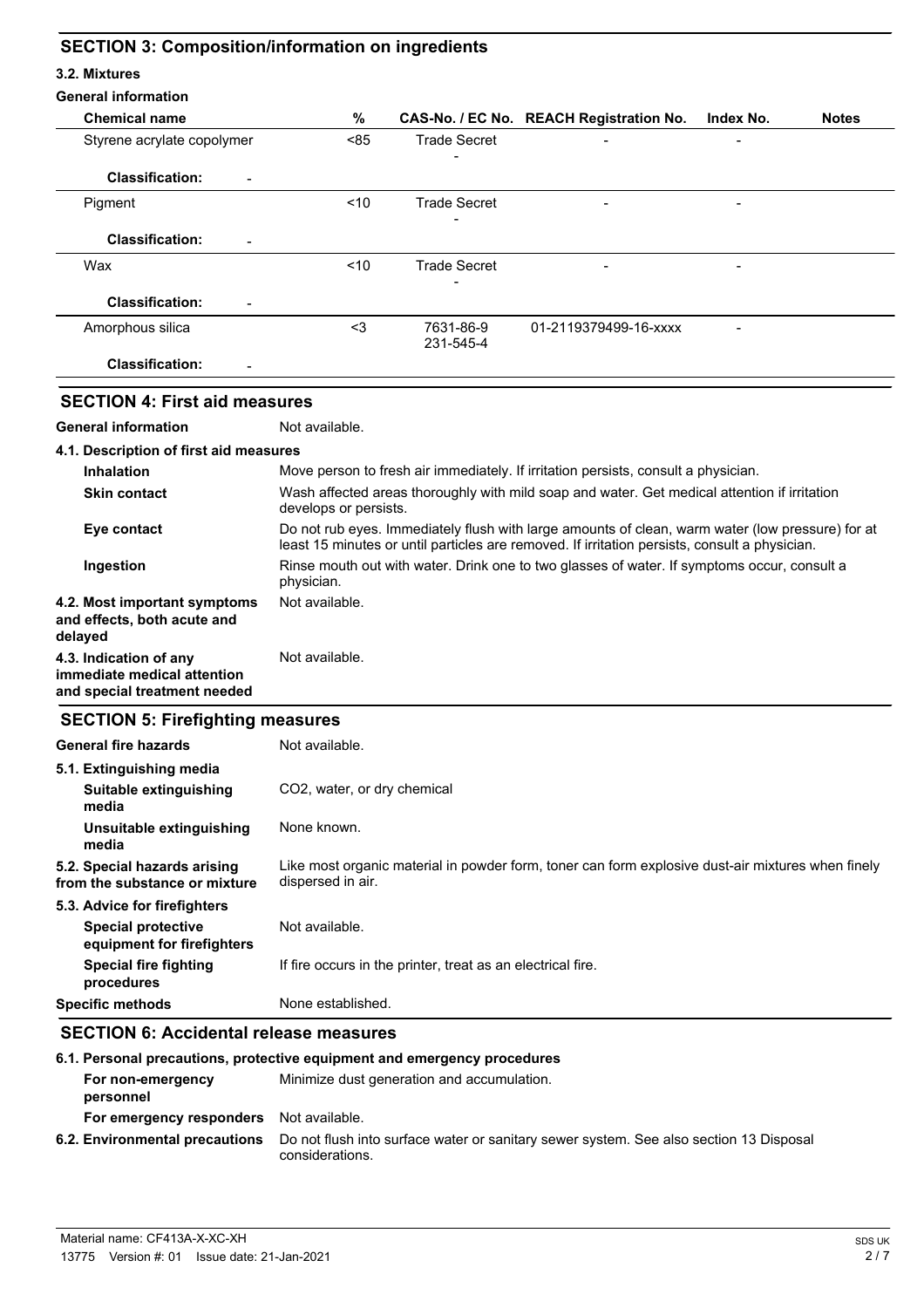| 6.3. Methods and material for<br>containment and cleaning up | Slowly vacuum or sweep the material into a bag or other sealed container. Clean remainder with a<br>damp cloth or vacuum cleaner. If a vacuum is used, the motor must be rated as dust<br>explosion-proof. Fine powder can form explosive dust-air mixtures. Dispose of in compliance with<br>federal, state, and local regulations. |
|--------------------------------------------------------------|--------------------------------------------------------------------------------------------------------------------------------------------------------------------------------------------------------------------------------------------------------------------------------------------------------------------------------------|
| 6.4. Reference to other<br><b>sections</b>                   | Not available.                                                                                                                                                                                                                                                                                                                       |

# **SECTION 7: Handling and storage**

| 7.1. Precautions for safe<br>handling                                   | Keep out of the reach of children. Avoid inhalation of dust and contact with skin and eyes. Use with<br>adequate ventilation. Keep away from excessive heat, sparks, and open flames. |
|-------------------------------------------------------------------------|---------------------------------------------------------------------------------------------------------------------------------------------------------------------------------------|
| 7.2. Conditions for safe<br>storage, including any<br>incompatibilities | Keep out of the reach of children. Keep tightly closed and dry. Store at room temperature. Store<br>away from strong oxidizers.                                                       |
| 7.3. Specific end use(s)                                                | Not available.                                                                                                                                                                        |

## **SECTION 8: Exposure controls/personal protection**

| 8.1. Control parameters                              |                                                                                                                                                                                                                                                                                                                                   |  |
|------------------------------------------------------|-----------------------------------------------------------------------------------------------------------------------------------------------------------------------------------------------------------------------------------------------------------------------------------------------------------------------------------|--|
| <b>Occupational exposure limits</b>                  | No exposure limits noted for ingredient(s).                                                                                                                                                                                                                                                                                       |  |
| <b>Biological limit values</b>                       | No biological exposure limits noted for the ingredient(s).                                                                                                                                                                                                                                                                        |  |
| <b>Recommended monitoring</b><br>procedures          | Not available.                                                                                                                                                                                                                                                                                                                    |  |
| Derived no effect levels<br>(DNELs)                  | Not available.                                                                                                                                                                                                                                                                                                                    |  |
| <b>Predicted no effect</b><br>concentrations (PNECs) | Not available.                                                                                                                                                                                                                                                                                                                    |  |
| <b>Exposure guidelines</b>                           | , 5 mg/m3 (Respirable Fraction), 3 mg/m3 (Respirable Particulate) Amorphous silica: USA OSHA<br>(TWA/PEL): 20 mppcf 80 (mg/m3)/%SiO2, ACGIH (TWA/TLV): 10 mg/m3 TRGS 900<br>(Luftgrenzwert) - 10 mg/m3 (Einatembare partikel), 3 mg/m3 (Alveolengängige fraktion) UK WEL:<br>10 mg/m3 (Respirable Dust), 5 mg/m3 (Inhalable Dust) |  |
| 8.2. Exposure controls                               |                                                                                                                                                                                                                                                                                                                                   |  |
| Appropriate engineering<br>controls                  | Use in a well ventilated area.                                                                                                                                                                                                                                                                                                    |  |
|                                                      | Individual protection measures, such as personal protective equipment                                                                                                                                                                                                                                                             |  |
| <b>General information</b>                           | No personal respiratory protective equipment required under normal conditions of use.                                                                                                                                                                                                                                             |  |
| <b>Eye/face protection</b>                           | Not available.                                                                                                                                                                                                                                                                                                                    |  |
| <b>Skin protection</b>                               |                                                                                                                                                                                                                                                                                                                                   |  |
| - Hand protection                                    | Not available.                                                                                                                                                                                                                                                                                                                    |  |
| - Other                                              | Not available.                                                                                                                                                                                                                                                                                                                    |  |
| <b>Respiratory protection</b>                        | Not available.                                                                                                                                                                                                                                                                                                                    |  |
| <b>Thermal hazards</b>                               | Not available.                                                                                                                                                                                                                                                                                                                    |  |
| <b>Hygiene measures</b>                              | Not available.                                                                                                                                                                                                                                                                                                                    |  |
| <b>Environmental exposure</b><br>controls            | Not available.                                                                                                                                                                                                                                                                                                                    |  |

# **SECTION 9: Physical and chemical properties**

# **9.1. Information on basic physical and chemical properties**

| Appearance                                 | Fine powder         |
|--------------------------------------------|---------------------|
| <b>Physical state</b>                      | Solid.              |
| Form                                       | solid               |
| Color                                      | Magenta             |
| Odor                                       | Slight plastic odor |
| Odor threshold                             | Not available.      |
| рH                                         | Not applicable      |
| <b>Melting point/freezing point</b>        | Not available.      |
| Initial boiling point and boiling<br>range | Not applicable      |
| <b>Flash point</b>                         | Not applicable      |
| <b>Evaporation rate</b>                    | Not applicable      |
| Flammability (solid, gas)                  | Not available.      |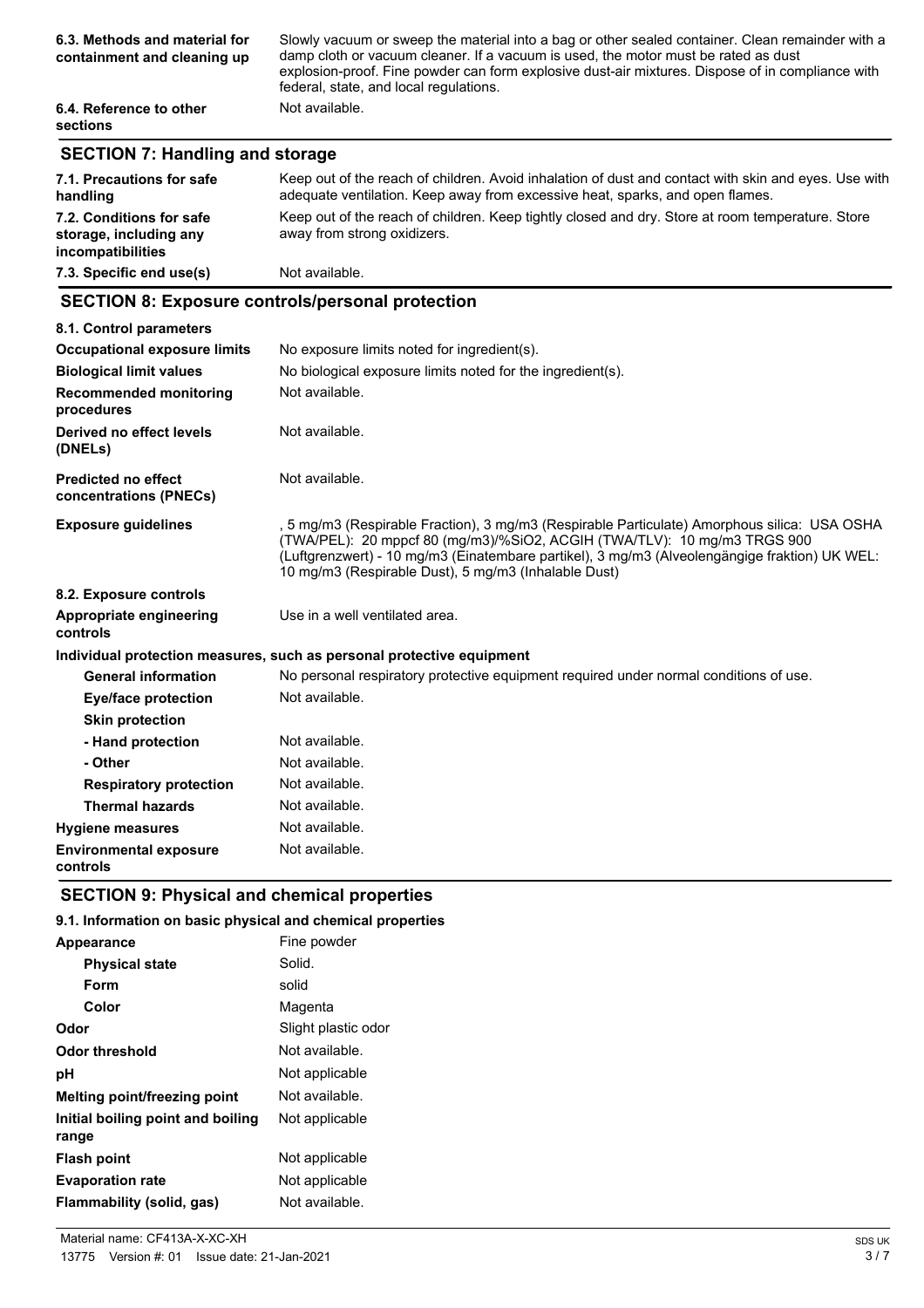### **Upper/lower flammability or explosive limits**

| <b>Flammability limit - lower</b><br>$(\% )$      | Not flammable                                                 |
|---------------------------------------------------|---------------------------------------------------------------|
| <b>Flammability limit - upper</b><br>$(\%)$       | Not available.                                                |
| Vapor pressure                                    | Not applicable                                                |
| Vapor density                                     | Not applicable                                                |
| Solubility(ies)                                   |                                                               |
| Solubility (water)                                | Negligible in water. Partially soluble in toluene and xylene. |
| <b>Partition coefficient</b><br>(n-octanol/water) | Not available.                                                |
| <b>Auto-ignition temperature</b>                  | Not applicable                                                |
| Decomposition temperature                         | $>$ 392 °F ( $>$ 200 °C)                                      |
| <b>Viscosity</b>                                  | Not applicable                                                |
| <b>Explosive properties</b>                       | Not available.                                                |
| <b>Oxidizing properties</b>                       | No information available.                                     |
| 9.2. Other information                            |                                                               |
| Softening point                                   | 176 - 266 °F (80 - 130 °C)                                    |
| <b>Specific gravity</b>                           | $1 - 1.2$                                                     |

# **SECTION 10: Stability and reactivity**

| 10.1. Reactivity                            | Not available.                          |
|---------------------------------------------|-----------------------------------------|
| 10.2. Chemical stability                    | Stable under normal storage conditions. |
| 10.3. Possibility of hazardous<br>reactions | Will not occur.                         |
| 10.4. Conditions to avoid                   | Imaging Drum: Exposure to light         |
| 10.5. Incompatible materials                | Strong oxidizers                        |
| 10.6. Hazardous<br>decomposition products   | Carbon monoxide and carbon dioxide.     |

# **SECTION 11: Toxicological information**

| <b>General information</b>                                 | Not available.                                                                                                                                           |
|------------------------------------------------------------|----------------------------------------------------------------------------------------------------------------------------------------------------------|
| Information on likely routes of exposure                   |                                                                                                                                                          |
| <b>Inhalation</b>                                          | Under normal conditions of intended use, this material is not expected to be an inhalation hazard.                                                       |
| <b>Skin contact</b>                                        | Contact with skin may result in mild irritation.                                                                                                         |
| Eye contact                                                | Contact with eyes may result in mild irritation.                                                                                                         |
| Ingestion                                                  | Ingestion is not a likely route of exposure.                                                                                                             |
| Symptoms                                                   | Not available.                                                                                                                                           |
| 11.1. Information on toxicological effects                 |                                                                                                                                                          |
| <b>Acute toxicity</b>                                      | Based on available data, the classification criteria are not met.                                                                                        |
| <b>Skin corrosion/irritation</b>                           | Based on available data, the classification criteria are not met.                                                                                        |
| Serious eye damage/eye<br>irritation                       | Based on available data, the classification criteria are not met.                                                                                        |
| <b>Respiratory sensitization</b>                           | Based on available data, the classification criteria are not met.                                                                                        |
| <b>Skin sensitization</b>                                  | Based on available data, the classification criteria are not met.                                                                                        |
| Germ cell mutagenicity                                     | Negative, does not indicate mutagenic potential (Ames Test: Salmonella typhimurium)<br>Based on available data, the classification criteria are not met. |
| Carcinogenicity                                            | Based on available data, the classification criteria are not met.                                                                                        |
| <b>Reproductive toxicity</b>                               | Based on available data, the classification criteria are not met.                                                                                        |
| <b>Specific target organ toxicity -</b><br>single exposure | Based on available data, the classification criteria are not met.                                                                                        |
| Specific target organ toxicity -<br>repeated exposure      | Based on available data, the classification criteria are not met.                                                                                        |
| Aspiration hazard                                          | Based on available data, the classification criteria are not met.                                                                                        |
| Mixture versus substance<br>information                    | Not available.                                                                                                                                           |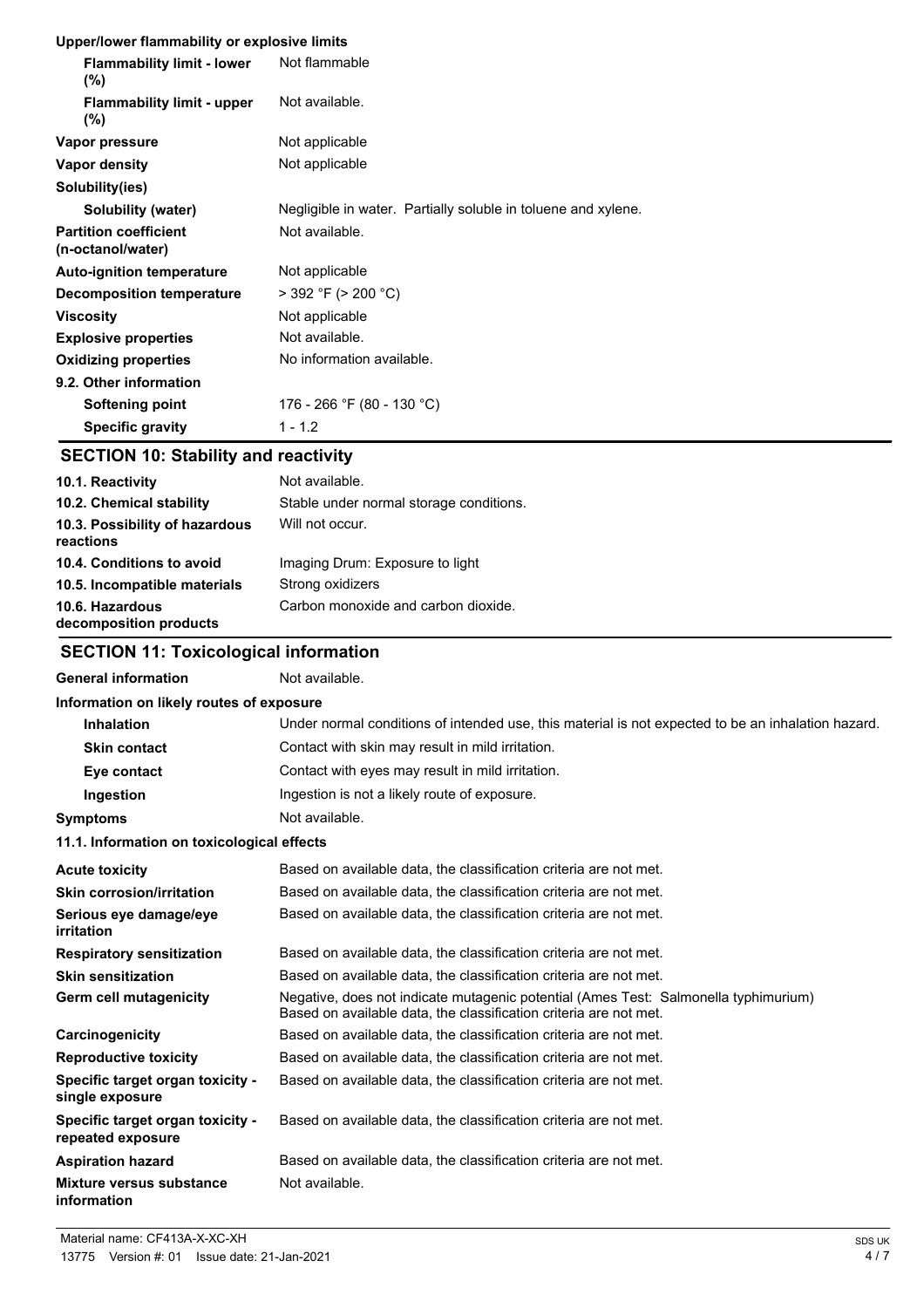| Other information | Complete toxicity data are not available for this specific formulation                |
|-------------------|---------------------------------------------------------------------------------------|
|                   | Refer to Section 2 for potential health effects and Section 4 for first aid measures. |

### **SECTION 12: Ecological information**

| 12.1. Toxicity                                            | No toxicity data noted for the ingredient(s). |
|-----------------------------------------------------------|-----------------------------------------------|
| 12.2. Persistence and<br>degradability                    | Not available.                                |
| 12.3. Bioaccumulative potential                           | Not available.                                |
| <b>Partition coefficient</b><br>n-octanol/water (log Kow) | Not available.                                |
| <b>Bioconcentration factor (BCF)</b>                      | Not available.                                |
| 12.4. Mobility in soil                                    | Not available.                                |
| 12.5. Results of PBT and vPvB<br>assessment               | Not a PBT or vPvB substance or mixture.       |
| 12.6. Other adverse effects                               | Not available.                                |
| <b>SECTION 13: Disposal considerations</b>                |                                               |
| 13.1. Waste treatment methods                             |                                               |
| Residual waste                                            | Not available.                                |
| <b>Contaminated packaging</b>                             | Not available.                                |

**EU** waste code Not available. Do not shred toner cartridge, unless dust-explosion prevention measures are taken. Finely dispersed particles may form explosive mixtures in air. Dispose of in compliance with federal, state, and local regulations. **Disposal methods/information**

> HP's Planet Partners (trademark) supplies recycling program enables simple, convenient recycling of HP original inkjet and LaserJet supplies. For more information and to determine if this service is available in your location, please visit http://www.hp.com/recycle.

### **SECTION 14: Transport information**

**Further information** Not a dangerous good under DOT, IATA, ADR, IMDG, or RID.

### **SECTION 15: Regulatory information**

**15.1. Safety, health and environmental regulations/legislation specific for the substance or mixture**

#### **EU regulations**

**Regulation (EC) No. 1005/2009 on substances that deplete the ozone layer, Annex I and II, as amended** Not listed.

**Regulation (EC) No. 850/2004 On persistent organic pollutants, Annex I as amended** Not listed.

- **Regulation (EU) No. 649/2012 concerning the export and import of dangerous chemicals, Annex I, Part 1 as amended** Not listed.
- **Regulation (EU) No. 649/2012 concerning the export and import of dangerous chemicals, Annex I, Part 2 as amended** Not listed.
- **Regulation (EU) No. 649/2012 concerning the export and import of dangerous chemicals, Annex I, Part 3 as amended** Not listed.
- **Regulation (EU) No. 649/2012 concerning the export and import of dangerous chemicals, Annex V as amended** Not listed.

**Regulation (EC) No. 166/2006 Annex II Pollutant Release and Transfer Registry, as amended** Not listed.

```
Regulation (EC) No. 1907/2006, REACH Article 59(10) Candidate List as currently published by ECHA
Not listed.
```
#### **Authorizations**

**Regulation (EC) No. 1907/2006, REACH Annex XIV Substances subject to authorization, as amended** Not listed.

#### **Restrictions on use**

**Regulation (EC) No. 1907/2006, REACH Annex XVII Substances subject to restriction on marketing and use as amended** Not listed.

**Directive 2004/37/EC: on the protection of workers from the risks related to exposure to carcinogens and mutagens at work, as amended**

Not listed.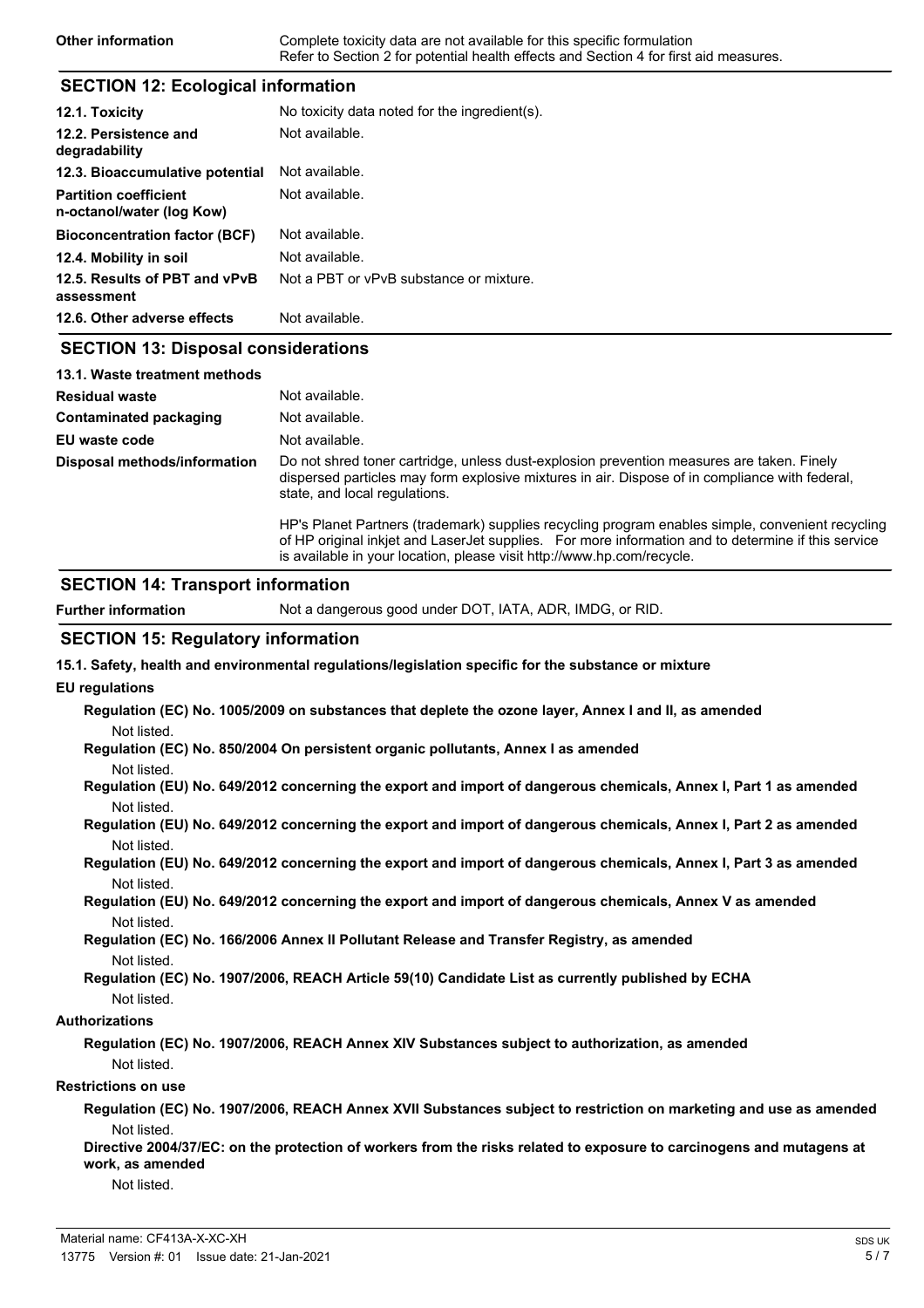| <b>Other EU regulations</b>         |                                                                                                                                                                                                                                                                                                                   |
|-------------------------------------|-------------------------------------------------------------------------------------------------------------------------------------------------------------------------------------------------------------------------------------------------------------------------------------------------------------------|
|                                     | Directive 2012/18/EU on major accident hazards involving dangerous substances, as amended                                                                                                                                                                                                                         |
| Not listed.                         |                                                                                                                                                                                                                                                                                                                   |
| <b>Other regulations</b>            | All chemical substances in this HP product have been notified or are exempt from notification<br>under chemical substances notification laws in the following countries: US (TSCA), EU<br>(EINECS/ELINCS), Switzerland, Canada (DSL/NDSL), Australia, Japan, Philippines, South Korea,<br>New Zealand, and China. |
| <b>Other information</b>            | This Safety Data Sheet complies with the requirements of Regulation (EU) 2015/830.<br>Classification according to Regulation (EC) No 1272/2008 as amended.                                                                                                                                                        |
| <b>National regulations</b>         | Not available.                                                                                                                                                                                                                                                                                                    |
| 15.2. Chemical safety<br>assessment | See attached SUMI or GEIS document, if applicable.                                                                                                                                                                                                                                                                |

## **SECTION 16: Other information**

| <b>References</b>                                                                         | Regulation (EC) No. 1907/2006 of December 18, 2006 concerning the Registration, Evaluation,<br>Authorization and Restriction of Chemicals (REACH) and establishing a European Chemicals<br>Agency (REACH).                                                                                                                                                                                                                                                                                                                                                                                            |  |  |
|-------------------------------------------------------------------------------------------|-------------------------------------------------------------------------------------------------------------------------------------------------------------------------------------------------------------------------------------------------------------------------------------------------------------------------------------------------------------------------------------------------------------------------------------------------------------------------------------------------------------------------------------------------------------------------------------------------------|--|--|
|                                                                                           | Regulation (EU) 2015/830 of May 28, 2015 amending Regulation (EC) No. 1907/2006.                                                                                                                                                                                                                                                                                                                                                                                                                                                                                                                      |  |  |
|                                                                                           | Regulation (EC) No. 1272/2008 of December 16, 2008 on classification, labeling and packaging of<br>substances and mixtures, and amendments (CLP).                                                                                                                                                                                                                                                                                                                                                                                                                                                     |  |  |
| Information on evaluation<br>method leading to the<br>classification of mixture           | The classification for health and environmental hazards is derived by a combination of calculation<br>methods and test data, if available.                                                                                                                                                                                                                                                                                                                                                                                                                                                            |  |  |
| <b>Full text of any H-statements</b><br>not written out in full under<br>Sections 2 to 15 | None.                                                                                                                                                                                                                                                                                                                                                                                                                                                                                                                                                                                                 |  |  |
| <b>Revision information</b>                                                               | 1. Product and Company Identification: Alternate Trade Names                                                                                                                                                                                                                                                                                                                                                                                                                                                                                                                                          |  |  |
| <b>Training information</b>                                                               | Follow training instructions when handling this material.                                                                                                                                                                                                                                                                                                                                                                                                                                                                                                                                             |  |  |
| <b>Disclaimer</b>                                                                         | This Safety Data Sheet document is provided without charge to customers of HP. Data is the most<br>current known to HP at the time of preparation of this document and is believed to be accurate. It<br>should not be construed as guaranteeing specific properties of the products as described or<br>suitability for a particular application. This document was prepared to the requirements of the<br>jurisdiction specified in Section 1 above and may not meet regulatory requirements in other<br>countries.                                                                                  |  |  |
|                                                                                           | This safety data sheet is meant to convey information about HP inks (toners) provided in HP<br>Original ink (toner) supplies. If our Safety Data Sheet has been provided to you with a refilled,<br>remanufactured, compatible or other non-HP Original supply please be aware that the information<br>contained herein was not meant to convey information about such products and there could be<br>considerable differences from information in this document and the safety information for the<br>product you purchased. Please contact the seller of the refilled, remanufactured or compatible |  |  |

compatible supplies in our recycling programs.

supplies for applicable information, including information on personal protective equipment, exposure risks and safe handling guidance. HP does not accept refilled, remanufactured or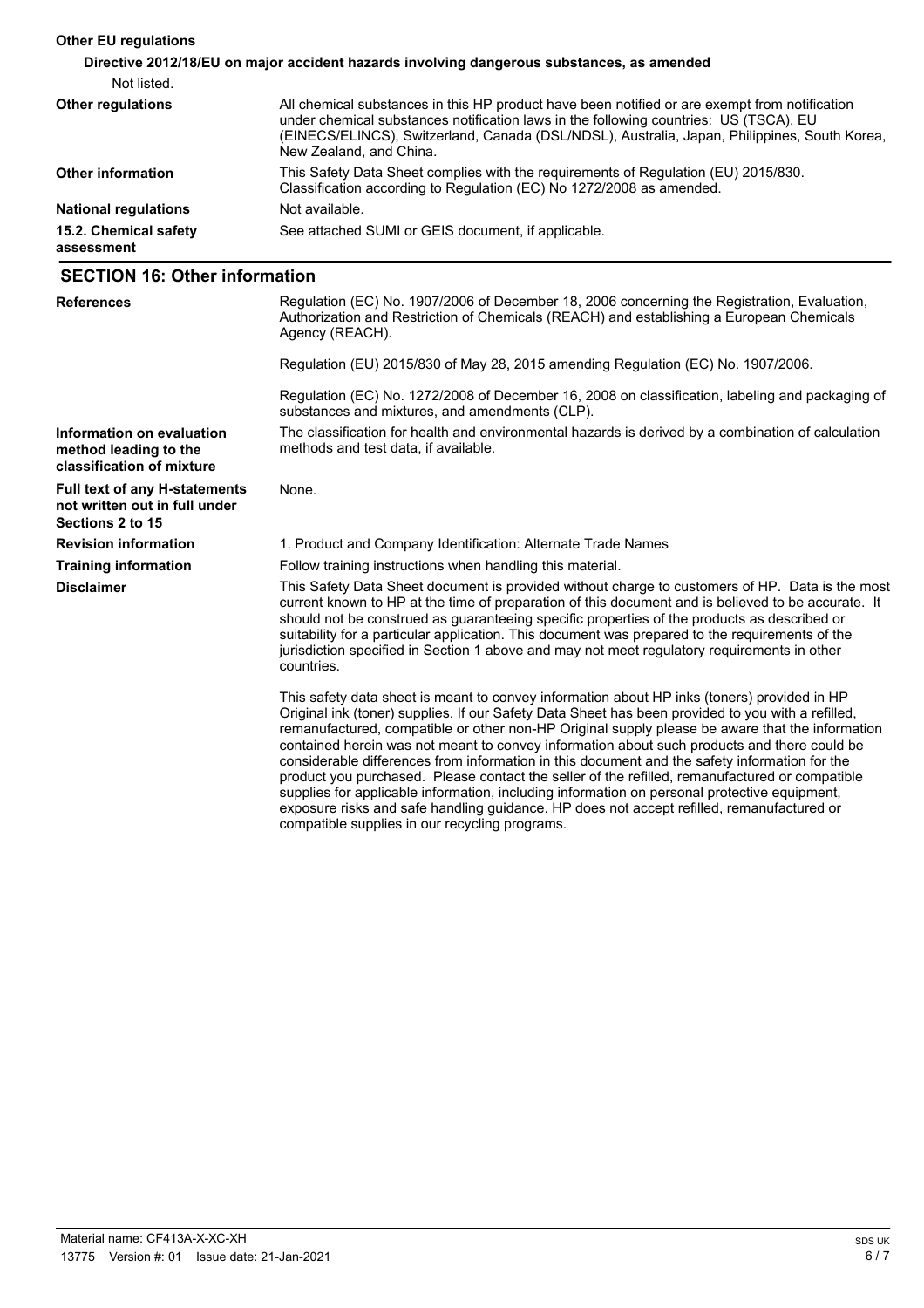### **Explanation of abbreviations**

| <b>ACGIH</b>  | American Conference of Governmental Industrial Hygienists           |
|---------------|---------------------------------------------------------------------|
| <b>CAS</b>    | <b>Chemical Abstracts Service</b>                                   |
| <b>CERCLA</b> | Comprehensive Environmental Response Compensation and Liability Act |
| <b>CFR</b>    | Code of Federal Regulations                                         |
| COC           | Cleveland Open Cup                                                  |
| <b>DOT</b>    | Department of Transportation                                        |
| <b>EPCRA</b>  | Emergency Planning and Community Right-to-Know Act (aka SARA)       |
| <b>IARC</b>   | International Agency for Research on Cancer                         |
| <b>NIOSH</b>  | National Institute for Occupational Safety and Health               |
| <b>NTP</b>    | National Toxicology Program                                         |
| <b>OSHA</b>   | Occupational Safety and Health Administration                       |
| <b>PEL</b>    | Permissible Exposure Limit                                          |
| <b>RCRA</b>   | Resource Conservation and Recovery Act                              |
| <b>REC</b>    | Recommended                                                         |
| <b>REL</b>    | Recommended Exposure Limit                                          |
| <b>SARA</b>   | Superfund Amendments and Reauthorization Act of 1986                |
| <b>STEL</b>   | Short-Term Exposure Limit                                           |
| <b>TCLP</b>   | <b>Toxicity Characteristics Leaching Procedure</b>                  |
| <b>TLV</b>    | <b>Threshold Limit Value</b>                                        |
| <b>TSCA</b>   | <b>Toxic Substances Control Act</b>                                 |
| <b>VOC</b>    | Volatile Organic Compounds                                          |
|               |                                                                     |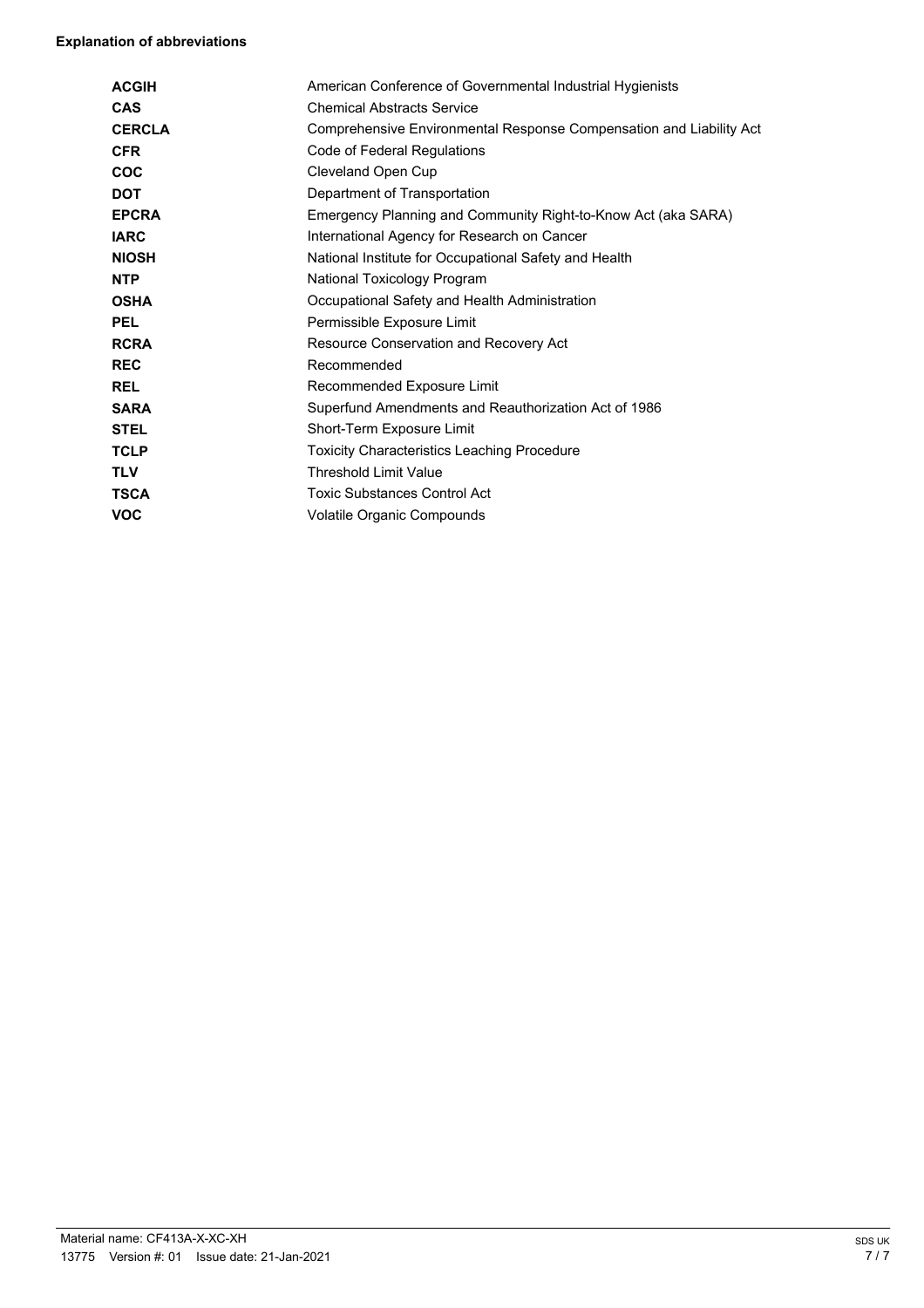

# **SAFETY DATA SHEET**

# **SECTION 1: Identification of the substance/mixture and of the company/undertaking**

| <b>Important information</b>                          | *** This Safety Data Sheet is only authorised for use by HP for HP Original products. Any<br>unauthorised use of this Safety Data Sheet is strictly prohibited and may result in legal action<br>being taken by HP. *** |
|-------------------------------------------------------|-------------------------------------------------------------------------------------------------------------------------------------------------------------------------------------------------------------------------|
| 1.1. Product identifier                               |                                                                                                                                                                                                                         |
| Trade name or designation<br>of the mixture           | HP Color LaserJet CF411A-X-XC-XH Cyan Print Cartridge                                                                                                                                                                   |
| <b>Registration number</b>                            |                                                                                                                                                                                                                         |
| <b>Synonyms</b>                                       | None.                                                                                                                                                                                                                   |
| <b>Issue date</b>                                     | 21-Jan-2021                                                                                                                                                                                                             |
| <b>Version number</b>                                 | 02                                                                                                                                                                                                                      |
| <b>Revision date</b>                                  | 10-Jun-2021                                                                                                                                                                                                             |
| <b>Supersedes date</b>                                | 21-Jan-2021                                                                                                                                                                                                             |
|                                                       | 1.2. Relevant identified uses of the substance or mixture and uses advised against                                                                                                                                      |
| <b>Identified uses</b>                                | This product is a cyan toner preparation that is used in HP Color LaserJet Pro M452, HP Color<br>LaserJet Pro MFP M477, HP Color LaserJet Pro MFP M377 series printers.                                                 |
| <b>Uses advised against</b>                           | None known.                                                                                                                                                                                                             |
| 1.3. Details of the supplier of the safety data sheet |                                                                                                                                                                                                                         |
|                                                       | HP Inc UK Ltd, Regulatory Enquiries, Earley West                                                                                                                                                                        |
|                                                       | 300 Thames Valley Park Drive, Reading, RG6 1PT                                                                                                                                                                          |
| <b>Telephone</b>                                      | +44 20 7660 0596 (Consumer)                                                                                                                                                                                             |
|                                                       | +44 20 7660 0403 (Commercial)                                                                                                                                                                                           |
| HP Inc. health effects line                           |                                                                                                                                                                                                                         |
| (Toll-free within the US)                             | 1-800-457-4209                                                                                                                                                                                                          |
| (Direct)                                              | 1-760-710-0048                                                                                                                                                                                                          |
| <b>HP Inc. Customer Care</b><br>Line                  |                                                                                                                                                                                                                         |
| (Toll-free within the US)                             | 1-800-474-6836                                                                                                                                                                                                          |
| (Direct)                                              | 1-208-323-2551                                                                                                                                                                                                          |
| Email:                                                | hpcustomer.inquiries@hp.com                                                                                                                                                                                             |
| 1.4 Emergency telephone<br>number                     | 0207771 5307                                                                                                                                                                                                            |

# **SECTION 2: Hazards identification**

#### **2.1. Classification of the substance or mixture**

#### **Classification according to Regulation (EC) No 1272/2008 as amended**

This mixture does not meet the criteria for classification as hazardous according to Regulation (EC) 1272/2008.

### **2.2. Label elements**

### **Label according to Regulation (EC) No. 1272/2008 as amended**

| <b>Contains:</b>                      | Amorphous silica, Pigment, Styrene acrylate copolymer, Wax |
|---------------------------------------|------------------------------------------------------------|
| <b>Hazard pictograms</b>              | None.                                                      |
| Signal word                           | None.                                                      |
| <b>Hazard statements</b>              | The mixture does not meet the criteria for classification. |
| <b>Precautionary statements</b>       |                                                            |
| <b>Prevention</b>                     | Not available.                                             |
| <b>Response</b>                       | Not available.                                             |
| <b>Storage</b>                        | Not available.                                             |
| <b>Disposal</b>                       | Not available.                                             |
| <b>Supplemental label information</b> | None.                                                      |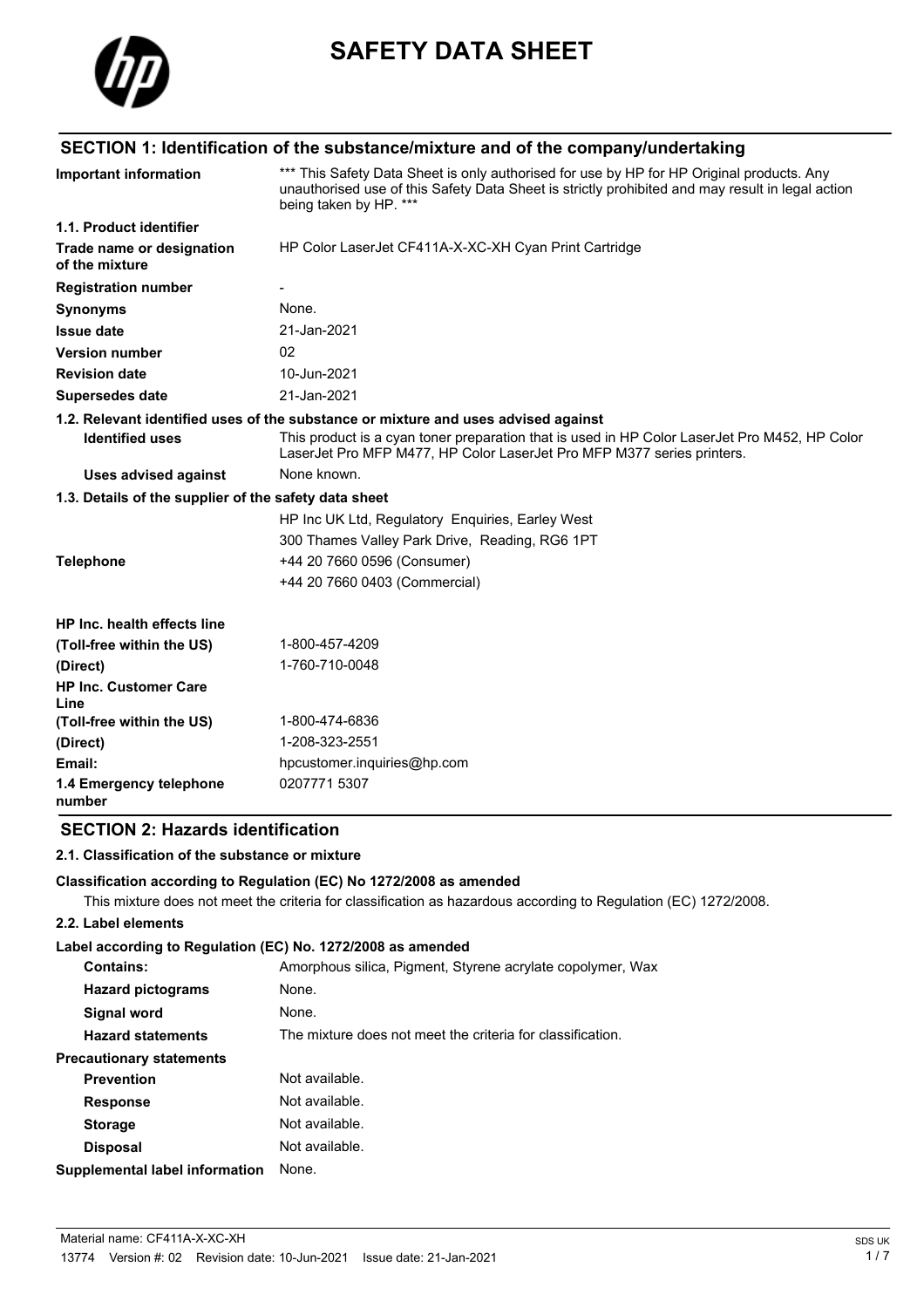None of the other ingredients in this preparation are classified as carcinogens according to ACGIH, EU, IARC, MAK, NTP or OSHA. This preparation contains no component classified as Persistent, Bioaccumulative, and Toxic (PBT) or very Persistent and very Bioaccumulative (vPvB) as defined under Regulation (EC) 1907/2006.

### **SECTION 3: Composition/information on ingredients**

### **3.2. Mixtures**

#### **General information**

| <b>Chemical name</b>                               | %    |                        | CAS-No. / EC No. REACH Registration No. | Index No.                | <b>Notes</b> |
|----------------------------------------------------|------|------------------------|-----------------------------------------|--------------------------|--------------|
| Styrene acrylate copolymer                         | < 85 | <b>Trade Secret</b>    | $\blacksquare$                          | $\overline{\phantom{0}}$ |              |
| <b>Classification:</b><br>$\blacksquare$           |      | -                      |                                         |                          |              |
| Wax                                                | ~10  | <b>Trade Secret</b>    | $\overline{\phantom{0}}$                |                          |              |
| <b>Classification:</b><br>$\blacksquare$           |      | -                      |                                         |                          |              |
| Pigment                                            | $5$  | <b>Trade Secret</b>    |                                         | $\qquad \qquad$          |              |
| <b>Classification:</b><br>$\overline{\phantom{0}}$ |      |                        |                                         |                          |              |
| Amorphous silica                                   | $3$  | 7631-86-9<br>231-545-4 | 01-2119379499-16-xxxx                   |                          |              |
| <b>Classification:</b><br>$\qquad \qquad$          |      |                        |                                         |                          |              |

## **SECTION 4: First aid measures**

### **General information** Not available.

| 4.1. Description of first aid measures                                                                  |                                                                                                                                                                                                   |  |
|---------------------------------------------------------------------------------------------------------|---------------------------------------------------------------------------------------------------------------------------------------------------------------------------------------------------|--|
| Move person to fresh air immediately. If irritation persists, consult a physician.<br><b>Inhalation</b> |                                                                                                                                                                                                   |  |
| <b>Skin contact</b>                                                                                     | Wash affected areas thoroughly with mild soap and water. Get medical attention if irritation<br>develops or persists.                                                                             |  |
| Eye contact                                                                                             | Do not rub eyes. Immediately flush with large amounts of clean, warm water (low pressure) for at<br>least 15 minutes or until particles are removed. If irritation persists, consult a physician. |  |
| Ingestion                                                                                               | Rinse mouth out with water. Drink one to two glasses of water. If symptoms occur, consult a<br>physician.                                                                                         |  |
| 4.2. Most important symptoms<br>and effects, both acute and<br>delayed                                  | Not available.                                                                                                                                                                                    |  |
| 4.3. Indication of any<br>immediate medical attention<br>and special treatment needed                   | Not available.                                                                                                                                                                                    |  |

### **SECTION 5: Firefighting measures**

| <b>General fire hazards</b>                                                             | Not available.                                                                                                         |
|-----------------------------------------------------------------------------------------|------------------------------------------------------------------------------------------------------------------------|
| 5.1. Extinguishing media<br>Suitable extinguishing<br>media                             | CO <sub>2</sub> , water, or dry chemical                                                                               |
| Unsuitable extinguishing<br>media                                                       | None known.                                                                                                            |
| 5.2. Special hazards arising<br>from the substance or mixture                           | Like most organic material in powder form, toner can form explosive dust-air mixtures when finely<br>dispersed in air. |
| 5.3. Advice for firefighters<br><b>Special protective</b><br>equipment for firefighters | Not available.                                                                                                         |
| Special fire fighting<br>procedures                                                     | If fire occurs in the printer, treat as an electrical fire.                                                            |
| <b>Specific methods</b>                                                                 | None established.                                                                                                      |

# **SECTION 6: Accidental release measures**

| 6.1. Personal precautions, protective equipment and emergency procedures |                                                                                                           |  |
|--------------------------------------------------------------------------|-----------------------------------------------------------------------------------------------------------|--|
| For non-emergency<br>personnel                                           | Minimize dust generation and accumulation.                                                                |  |
| For emergency responders                                                 | Not available.                                                                                            |  |
| 6.2. Environmental precautions                                           | Do not flush into surface water or sanitary sewer system. See also section 13 Disposal<br>considerations. |  |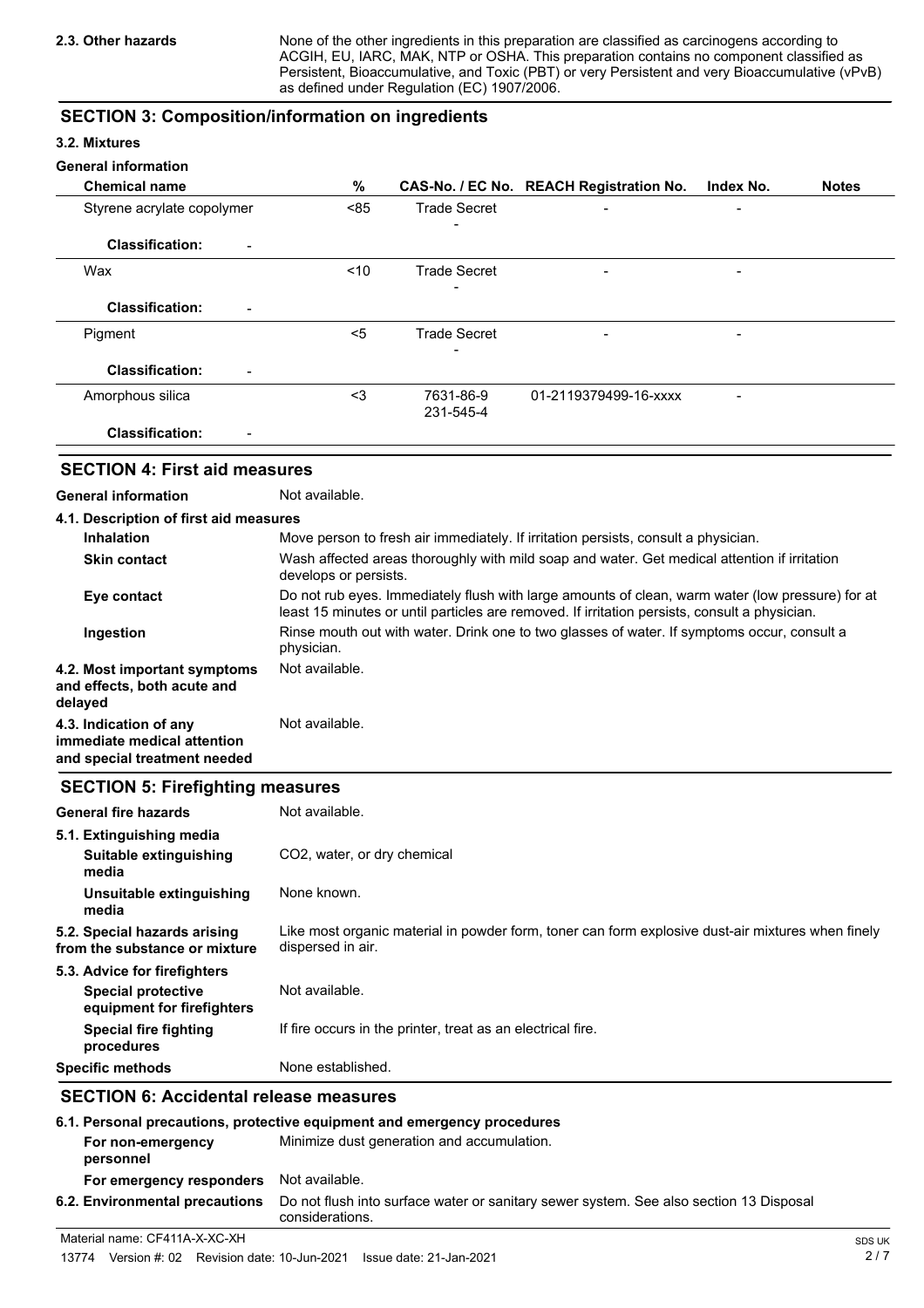| 6.3. Methods and material for<br>containment and cleaning up | Slowly vacuum or sweep the material into a bag or other sealed container. Clean remainder with a<br>damp cloth or vacuum cleaner. If a vacuum is used, the motor must be rated as dust<br>explosion-proof. Fine powder can form explosive dust-air mixtures. Dispose of in compliance with<br>federal, state, and local regulations. |  |
|--------------------------------------------------------------|--------------------------------------------------------------------------------------------------------------------------------------------------------------------------------------------------------------------------------------------------------------------------------------------------------------------------------------|--|
| 6.4. Reference to other<br><b>sections</b>                   | Not available.                                                                                                                                                                                                                                                                                                                       |  |

# **SECTION 7: Handling and storage**

| 7.1. Precautions for safe<br>handling                                   | Keep out of the reach of children. Avoid inhalation of dust and contact with skin and eyes. Use with<br>adequate ventilation. Keep away from excessive heat, sparks, and open flames. |
|-------------------------------------------------------------------------|---------------------------------------------------------------------------------------------------------------------------------------------------------------------------------------|
| 7.2. Conditions for safe<br>storage, including any<br>incompatibilities | Keep out of the reach of children. Keep tightly closed and dry. Store at room temperature. Store<br>away from strong oxidizers.                                                       |
| 7.3. Specific end use(s)                                                | Not available.                                                                                                                                                                        |

# **SECTION 8: Exposure controls/personal protection**

| 8.1. Control parameters                              |                                                                                                                                                                                                                                                                                                                                   |
|------------------------------------------------------|-----------------------------------------------------------------------------------------------------------------------------------------------------------------------------------------------------------------------------------------------------------------------------------------------------------------------------------|
| <b>Occupational exposure limits</b>                  | No exposure limits noted for ingredient(s).                                                                                                                                                                                                                                                                                       |
| <b>Biological limit values</b>                       | No biological exposure limits noted for the ingredient(s).                                                                                                                                                                                                                                                                        |
| <b>Recommended monitoring</b><br>procedures          | Not available.                                                                                                                                                                                                                                                                                                                    |
| Derived no effect levels<br>(DNELs)                  | Not available.                                                                                                                                                                                                                                                                                                                    |
| <b>Predicted no effect</b><br>concentrations (PNECs) | Not available.                                                                                                                                                                                                                                                                                                                    |
| <b>Exposure guidelines</b>                           | , 5 mg/m3 (Respirable Fraction), 3 mg/m3 (Respirable Particulate) Amorphous silica: USA OSHA<br>(TWA/PEL): 20 mppcf 80 (mg/m3)/%SiO2, ACGIH (TWA/TLV): 10 mg/m3 TRGS 900<br>(Luftgrenzwert) - 10 mg/m3 (Einatembare partikel), 3 mg/m3 (Alveolengängige fraktion) UK WEL:<br>10 mg/m3 (Respirable Dust), 5 mg/m3 (Inhalable Dust) |
| 8.2. Exposure controls                               |                                                                                                                                                                                                                                                                                                                                   |
| Appropriate engineering<br>controls                  | Use in a well ventilated area.                                                                                                                                                                                                                                                                                                    |
|                                                      | Individual protection measures, such as personal protective equipment                                                                                                                                                                                                                                                             |
| <b>General information</b>                           | No personal respiratory protective equipment required under normal conditions of use.                                                                                                                                                                                                                                             |
| <b>Eye/face protection</b>                           | Not available.                                                                                                                                                                                                                                                                                                                    |
| <b>Skin protection</b>                               |                                                                                                                                                                                                                                                                                                                                   |
| - Hand protection                                    | Not available.                                                                                                                                                                                                                                                                                                                    |
| - Other                                              | Not available.                                                                                                                                                                                                                                                                                                                    |
| <b>Respiratory protection</b>                        | Not available.                                                                                                                                                                                                                                                                                                                    |
| <b>Thermal hazards</b>                               | Not available.                                                                                                                                                                                                                                                                                                                    |
| <b>Hygiene measures</b>                              | Not available.                                                                                                                                                                                                                                                                                                                    |
| <b>Environmental exposure</b><br>controls            | Not available.                                                                                                                                                                                                                                                                                                                    |

# **SECTION 9: Physical and chemical properties**

### **9.1. Information on basic physical and chemical properties**

| Appearance                                 | Fine powder         |
|--------------------------------------------|---------------------|
| <b>Physical state</b>                      | Solid.              |
| Form                                       | solid               |
| Color                                      | Cyan                |
| Odor                                       | Slight plastic odor |
| <b>Odor threshold</b>                      | Not available.      |
| рH                                         | Not applicable      |
| <b>Melting point/freezing point</b>        | Not available.      |
| Initial boiling point and boiling<br>range | Not applicable      |
| <b>Flash point</b>                         | Not applicable      |
| <b>Evaporation rate</b>                    | Not applicable      |
| Flammability (solid, gas)                  | Not available.      |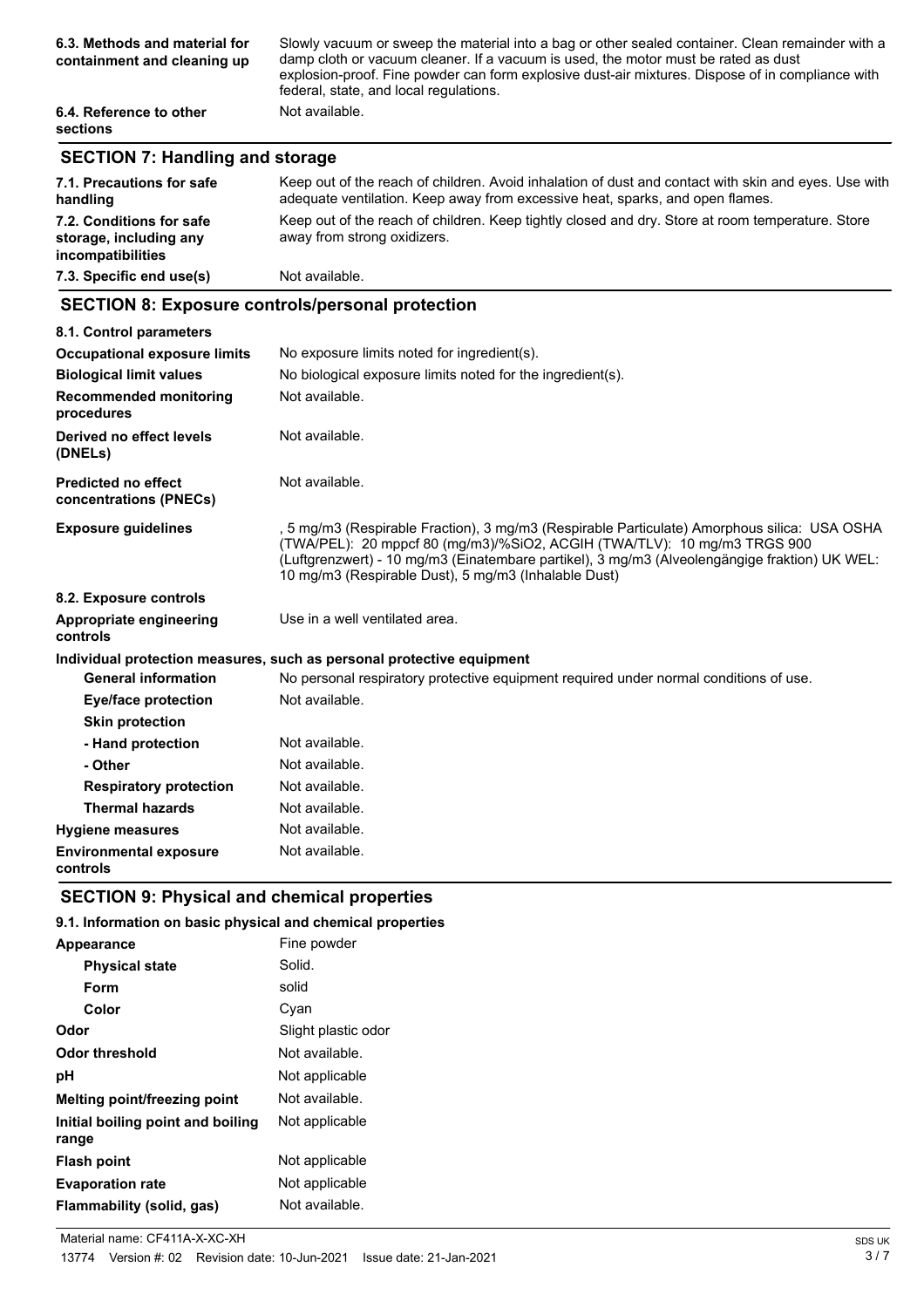|  | Upper/lower flammability or explosive limits |  |  |
|--|----------------------------------------------|--|--|
|  |                                              |  |  |

| <b>Oppenower nanimability or explosive illints</b> |                                                               |
|----------------------------------------------------|---------------------------------------------------------------|
| <b>Flammability limit - lower</b><br>(%)           | Not flammable                                                 |
| <b>Flammability limit - upper</b><br>(%)           | Not available.                                                |
| Vapor pressure                                     | Not applicable                                                |
| Vapor density                                      | Not applicable                                                |
| Solubility(ies)                                    |                                                               |
| Solubility (water)                                 | Negligible in water. Partially soluble in toluene and xylene. |
| <b>Partition coefficient</b><br>(n-octanol/water)  | Not available.                                                |
| <b>Auto-ignition temperature</b>                   | Not applicable                                                |
| Decomposition temperature                          | $>$ 392 °F ( $>$ 200 °C)                                      |
| <b>Viscosity</b>                                   | Not applicable                                                |
| <b>Explosive properties</b>                        | Not available.                                                |
| <b>Oxidizing properties</b>                        | No information available.                                     |
| 9.2. Other information                             |                                                               |
| Softening point                                    | 176 - 266 °F (80 - 130 °C)                                    |
| <b>Specific gravity</b>                            | $1 - 1.2$                                                     |

# **SECTION 10: Stability and reactivity**

| 10.1. Reactivity                            | Not available.                          |
|---------------------------------------------|-----------------------------------------|
| 10.2. Chemical stability                    | Stable under normal storage conditions. |
| 10.3. Possibility of hazardous<br>reactions | Will not occur.                         |
| 10.4. Conditions to avoid                   | Imaging Drum: Exposure to light         |
| 10.5. Incompatible materials                | Strong oxidizers                        |
| 10.6. Hazardous<br>decomposition products   | Carbon monoxide and carbon dioxide.     |

# **SECTION 11: Toxicological information**

# General information **Not** available.

| Information on likely routes of exposure                     |                                                                                                                                                          |
|--------------------------------------------------------------|----------------------------------------------------------------------------------------------------------------------------------------------------------|
| <b>Inhalation</b>                                            | Under normal conditions of intended use, this material is not expected to be an inhalation hazard.                                                       |
| <b>Skin contact</b>                                          | Contact with skin may result in mild irritation.                                                                                                         |
| Eye contact                                                  | Contact with eyes may result in mild irritation.                                                                                                         |
| Ingestion                                                    | Ingestion is not a likely route of exposure.                                                                                                             |
| Symptoms                                                     | Not available.                                                                                                                                           |
| 11.1. Information on toxicological effects                   |                                                                                                                                                          |
| Acute toxicity                                               | Based on available data, the classification criteria are not met.                                                                                        |
| Skin corrosion/irritation                                    | Based on available data, the classification criteria are not met.                                                                                        |
| Serious eye damage/eye<br>irritation                         | Based on available data, the classification criteria are not met.                                                                                        |
| <b>Respiratory sensitization</b>                             | Based on available data, the classification criteria are not met.                                                                                        |
| Skin sensitization                                           | Based on available data, the classification criteria are not met.                                                                                        |
| Germ cell mutagenicity                                       | Negative, does not indicate mutagenic potential (Ames Test: Salmonella typhimurium)<br>Based on available data, the classification criteria are not met. |
| Carcinogenicity                                              | Based on available data, the classification criteria are not met.                                                                                        |
| <b>Reproductive toxicity</b>                                 | Based on available data, the classification criteria are not met.                                                                                        |
| <b>Specific target organ toxicity -</b><br>single exposure   | Based on available data, the classification criteria are not met.                                                                                        |
| <b>Specific target organ toxicity -</b><br>repeated exposure | Based on available data, the classification criteria are not met.                                                                                        |
| Aspiration hazard                                            | Based on available data, the classification criteria are not met.                                                                                        |
| Mixture versus substance<br>information                      | Not available.                                                                                                                                           |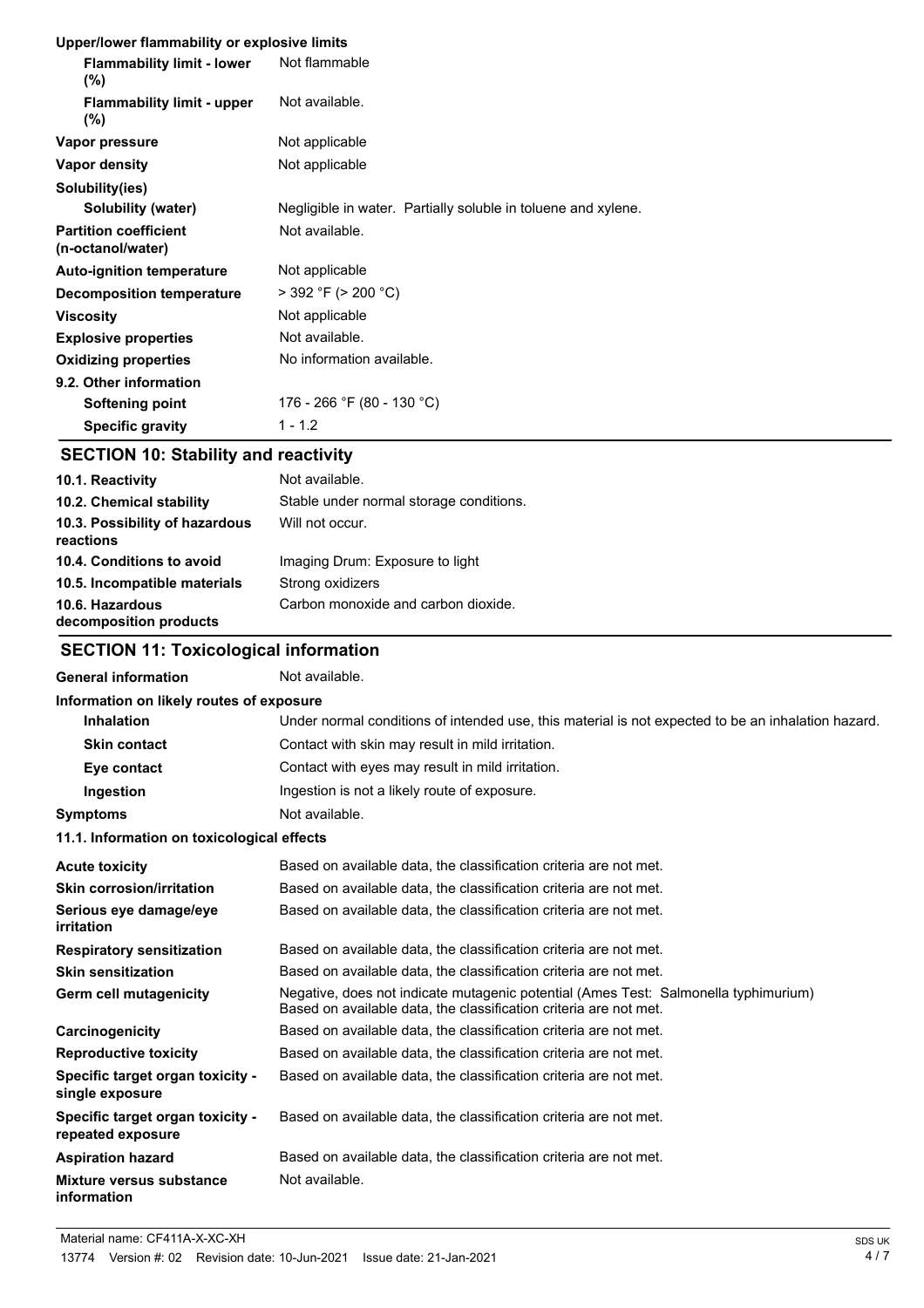### **SECTION 12: Ecological information**

| 12.1. Toxicity                                            |                | LC50: > 100 mg/l, Fish, 96.00 Hours     |                      |
|-----------------------------------------------------------|----------------|-----------------------------------------|----------------------|
| <b>Product</b>                                            |                | <b>Species</b>                          | <b>Test Results</b>  |
| CF411A-X-XC-XH                                            |                |                                         |                      |
| <b>Aquatic</b>                                            |                |                                         |                      |
| Fish                                                      | LC50           | Fish                                    | > 100 mg/l, 96 Hours |
| 12.2. Persistence and<br>degradability                    | Not available. |                                         |                      |
| 12.3. Bioaccumulative potential                           | Not available. |                                         |                      |
| <b>Partition coefficient</b><br>n-octanol/water (log Kow) | Not available. |                                         |                      |
| <b>Bioconcentration factor (BCF)</b>                      | Not available. |                                         |                      |
| 12.4. Mobility in soil                                    | Not available. |                                         |                      |
| 12.5. Results of PBT and vPvB<br>assessment               |                | Not a PBT or vPvB substance or mixture. |                      |
| 12.6. Other adverse effects                               | Not available. |                                         |                      |

### **SECTION 13: Disposal considerations**

| 13.1. Waste treatment methods |                                                                                                                                                                                                                                                                                  |
|-------------------------------|----------------------------------------------------------------------------------------------------------------------------------------------------------------------------------------------------------------------------------------------------------------------------------|
| <b>Residual waste</b>         | Not available.                                                                                                                                                                                                                                                                   |
| Contaminated packaging        | Not available.                                                                                                                                                                                                                                                                   |
| EU waste code                 | Not available.                                                                                                                                                                                                                                                                   |
| Disposal methods/information  | Do not shred toner cartridge, unless dust-explosion prevention measures are taken. Finely<br>dispersed particles may form explosive mixtures in air. Dispose of in compliance with federal,<br>state, and local regulations.                                                     |
|                               | HP's Planet Partners (trademark) supplies recycling program enables simple, convenient recycling<br>of HP original inkiet and LaserJet supplies. For more information and to determine if this service<br>is available in your location, please visit http://www.hp.com/recycle. |

### **SECTION 14: Transport information**

**Further information** Not a dangerous good under DOT, IATA, ADR, IMDG, or RID.

### **SECTION 15: Regulatory information**

**15.1. Safety, health and environmental regulations/legislation specific for the substance or mixture**

#### **EU regulations**

|             | Regulation (EC) No. 1005/2009 on substances that deplete the ozone layer, Annex I and II, as amended |  |
|-------------|------------------------------------------------------------------------------------------------------|--|
| Not listed. |                                                                                                      |  |

**Regulation (EC) No. 850/2004 On persistent organic pollutants, Annex I as amended** Not listed.

**Regulation (EU) No. 649/2012 concerning the export and import of dangerous chemicals, Annex I, Part 1 as amended** Not listed.

**Regulation (EU) No. 649/2012 concerning the export and import of dangerous chemicals, Annex I, Part 2 as amended** Not listed.

**Regulation (EU) No. 649/2012 concerning the export and import of dangerous chemicals, Annex I, Part 3 as amended** Not listed.

#### **Regulation (EU) No. 649/2012 concerning the export and import of dangerous chemicals, Annex V as amended** Not listed.

- **Regulation (EC) No. 166/2006 Annex II Pollutant Release and Transfer Registry, as amended** Not listed.
- **Regulation (EC) No. 1907/2006, REACH Article 59(10) Candidate List as currently published by ECHA** Not listed.

#### **Authorizations**

### **Regulation (EC) No. 1907/2006, REACH Annex XIV Substances subject to authorization, as amended** Not listed.

### **Restrictions on use**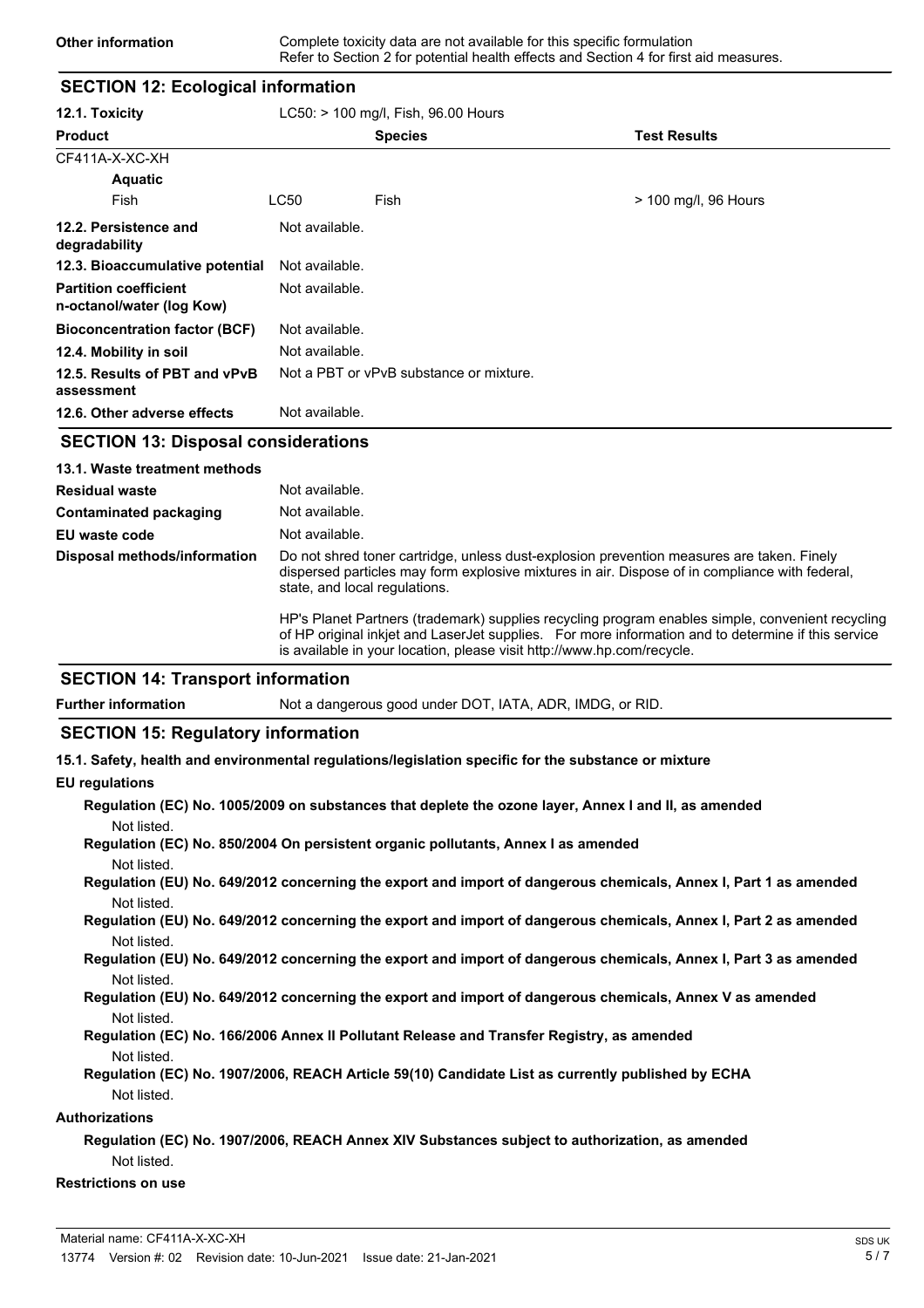|                                                                                           | Regulation (EC) No. 1907/2006, REACH Annex XVII Substances subject to restriction on marketing and use as amended                                                                                                                                                                                                                                                                                                                                                                                                                                                                                                                                                                                     |  |
|-------------------------------------------------------------------------------------------|-------------------------------------------------------------------------------------------------------------------------------------------------------------------------------------------------------------------------------------------------------------------------------------------------------------------------------------------------------------------------------------------------------------------------------------------------------------------------------------------------------------------------------------------------------------------------------------------------------------------------------------------------------------------------------------------------------|--|
| Not listed.                                                                               |                                                                                                                                                                                                                                                                                                                                                                                                                                                                                                                                                                                                                                                                                                       |  |
| work, as amended                                                                          | Directive 2004/37/EC: on the protection of workers from the risks related to exposure to carcinogens and mutagens at                                                                                                                                                                                                                                                                                                                                                                                                                                                                                                                                                                                  |  |
| Not listed.                                                                               |                                                                                                                                                                                                                                                                                                                                                                                                                                                                                                                                                                                                                                                                                                       |  |
| <b>Other EU regulations</b>                                                               |                                                                                                                                                                                                                                                                                                                                                                                                                                                                                                                                                                                                                                                                                                       |  |
|                                                                                           | Directive 2012/18/EU on major accident hazards involving dangerous substances, as amended                                                                                                                                                                                                                                                                                                                                                                                                                                                                                                                                                                                                             |  |
| Not listed.                                                                               |                                                                                                                                                                                                                                                                                                                                                                                                                                                                                                                                                                                                                                                                                                       |  |
| <b>Other regulations</b>                                                                  | All chemical substances in this HP product have been notified or are exempt from notification<br>under chemical substances notification laws in the following countries: US (TSCA), EU<br>(EINECS/ELINCS), Switzerland, Canada (DSL/NDSL), Australia, Japan, Philippines, South Korea,<br>New Zealand, and China.                                                                                                                                                                                                                                                                                                                                                                                     |  |
| <b>Other information</b>                                                                  | This Safety Data Sheet complies with the requirements of Regulation (EU) 2015/830.<br>Classification according to Regulation (EC) No 1272/2008 as amended.                                                                                                                                                                                                                                                                                                                                                                                                                                                                                                                                            |  |
| <b>National regulations</b>                                                               | Not available.                                                                                                                                                                                                                                                                                                                                                                                                                                                                                                                                                                                                                                                                                        |  |
| 15.2. Chemical safety<br>assessment                                                       | See attached SUMI or GEIS document, if applicable.                                                                                                                                                                                                                                                                                                                                                                                                                                                                                                                                                                                                                                                    |  |
| <b>SECTION 16: Other information</b>                                                      |                                                                                                                                                                                                                                                                                                                                                                                                                                                                                                                                                                                                                                                                                                       |  |
| <b>References</b>                                                                         | Regulation (EC) No. 1907/2006 of December 18, 2006 concerning the Registration, Evaluation,<br>Authorization and Restriction of Chemicals (REACH) and establishing a European Chemicals<br>Agency (REACH).                                                                                                                                                                                                                                                                                                                                                                                                                                                                                            |  |
|                                                                                           | Regulation (EU) 2015/830 of May 28, 2015 amending Regulation (EC) No. 1907/2006.                                                                                                                                                                                                                                                                                                                                                                                                                                                                                                                                                                                                                      |  |
|                                                                                           | Regulation (EC) No. 1272/2008 of December 16, 2008 on classification, labeling and packaging of<br>substances and mixtures, and amendments (CLP).                                                                                                                                                                                                                                                                                                                                                                                                                                                                                                                                                     |  |
| Information on evaluation<br>method leading to the<br>classification of mixture           | The classification for health and environmental hazards is derived by a combination of calculation<br>methods and test data, if available.                                                                                                                                                                                                                                                                                                                                                                                                                                                                                                                                                            |  |
| <b>Full text of any H-statements</b><br>not written out in full under<br>Sections 2 to 15 | None.                                                                                                                                                                                                                                                                                                                                                                                                                                                                                                                                                                                                                                                                                                 |  |
| <b>Revision information</b>                                                               | None.                                                                                                                                                                                                                                                                                                                                                                                                                                                                                                                                                                                                                                                                                                 |  |
| <b>Training information</b>                                                               | Follow training instructions when handling this material.                                                                                                                                                                                                                                                                                                                                                                                                                                                                                                                                                                                                                                             |  |
| <b>Disclaimer</b>                                                                         | This Safety Data Sheet document is provided without charge to customers of HP. Data is the most<br>current known to HP at the time of preparation of this document and is believed to be accurate. It<br>should not be construed as guaranteeing specific properties of the products as described or<br>suitability for a particular application. This document was prepared to the requirements of the<br>jurisdiction specified in Section 1 above and may not meet regulatory requirements in other<br>countries.                                                                                                                                                                                  |  |
|                                                                                           | This safety data sheet is meant to convey information about HP inks (toners) provided in HP<br>Original ink (toner) supplies. If our Safety Data Sheet has been provided to you with a refilled,<br>remanufactured, compatible or other non-HP Original supply please be aware that the information<br>contained herein was not meant to convey information about such products and there could be<br>considerable differences from information in this document and the safety information for the<br>product you purchased. Please contact the seller of the refilled, remanufactured or compatible<br>supplies for applicable information, including information on personal protective equipment, |  |

exposure risks and safe handling guidance. HP does not accept refilled, remanufactured or

compatible supplies in our recycling programs.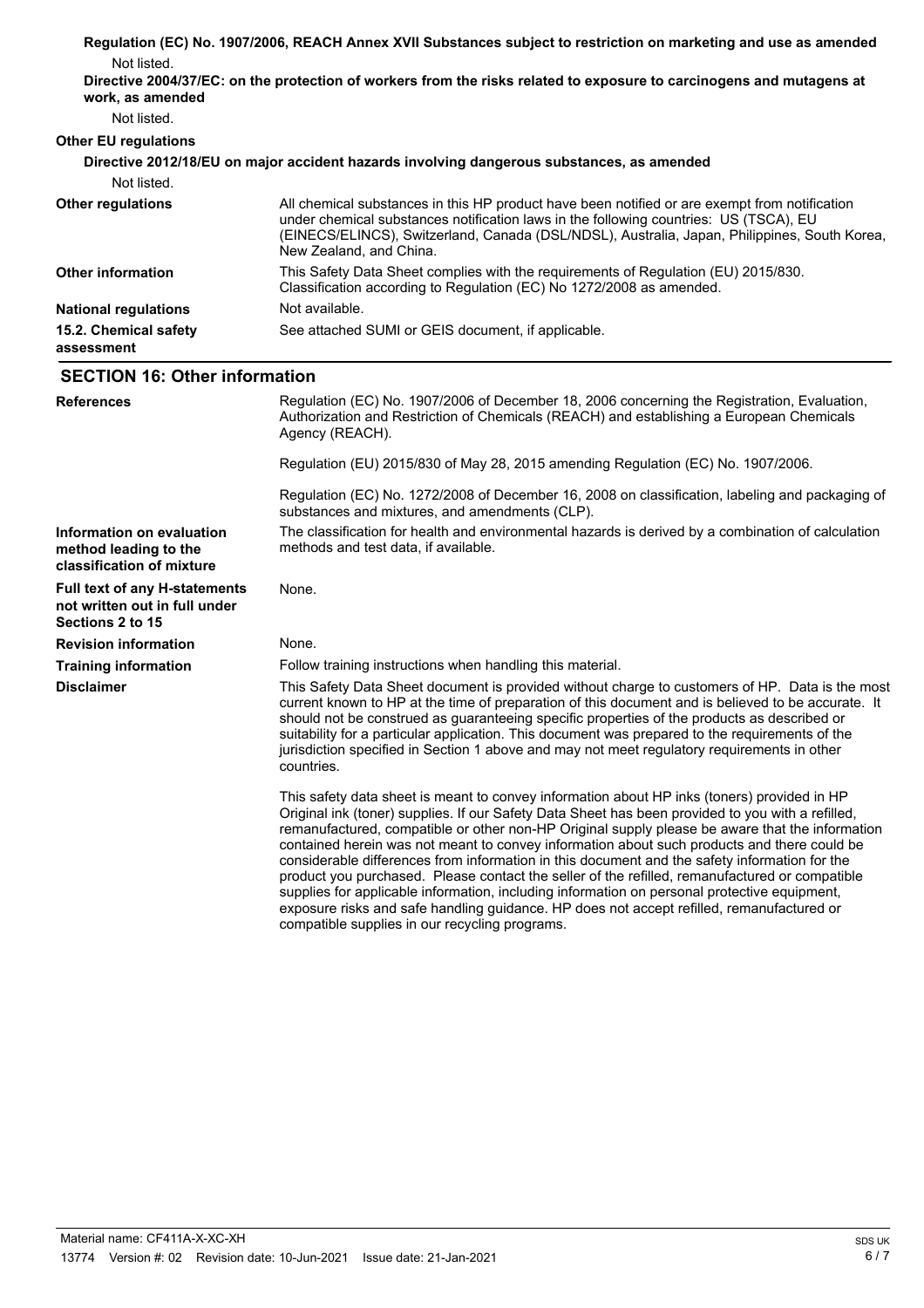### **Explanation of abbreviations**

| <b>ACGIH</b>  | American Conference of Governmental Industrial Hygienists           |
|---------------|---------------------------------------------------------------------|
| CAS           | <b>Chemical Abstracts Service</b>                                   |
| <b>CERCLA</b> | Comprehensive Environmental Response Compensation and Liability Act |
| <b>CFR</b>    | Code of Federal Regulations                                         |
| <b>COC</b>    | Cleveland Open Cup                                                  |
| <b>DOT</b>    | Department of Transportation                                        |
| <b>EPCRA</b>  | Emergency Planning and Community Right-to-Know Act (aka SARA)       |
| <b>IARC</b>   | International Agency for Research on Cancer                         |
| <b>NIOSH</b>  | National Institute for Occupational Safety and Health               |
| <b>NTP</b>    | National Toxicology Program                                         |
| <b>OSHA</b>   | Occupational Safety and Health Administration                       |
| <b>PEL</b>    | Permissible Exposure Limit                                          |
| <b>RCRA</b>   | Resource Conservation and Recovery Act                              |
| <b>REC</b>    | Recommended                                                         |
| <b>REL</b>    | Recommended Exposure Limit                                          |
| <b>SARA</b>   | Superfund Amendments and Reauthorization Act of 1986                |
| <b>STEL</b>   | Short-Term Exposure Limit                                           |
| <b>TCLP</b>   | <b>Toxicity Characteristics Leaching Procedure</b>                  |
| <b>TLV</b>    | <b>Threshold Limit Value</b>                                        |
| <b>TSCA</b>   | <b>Toxic Substances Control Act</b>                                 |
| <b>VOC</b>    | Volatile Organic Compounds                                          |
|               |                                                                     |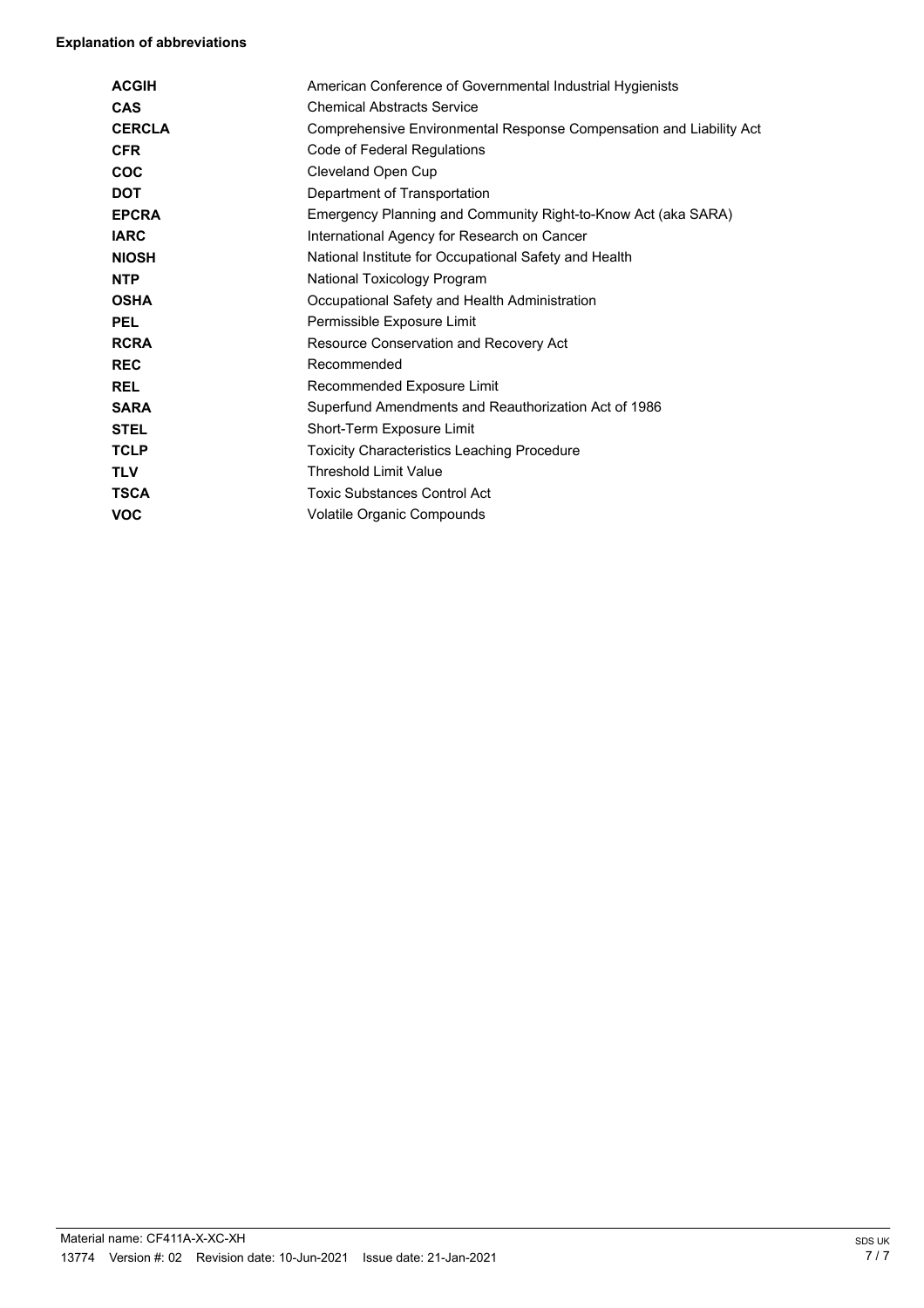

# **SAFETY DATA SHEET**

|                                                       | SECTION 1: Identification of the substance/mixture and of the company/undertaking                                                                                                                                       |
|-------------------------------------------------------|-------------------------------------------------------------------------------------------------------------------------------------------------------------------------------------------------------------------------|
| Important information                                 | *** This Safety Data Sheet is only authorised for use by HP for HP Original products. Any<br>unauthorised use of this Safety Data Sheet is strictly prohibited and may result in legal action<br>being taken by HP. *** |
| 1.1. Product identifier                               |                                                                                                                                                                                                                         |
| Trade name or designation<br>of the mixture           | HP Color LaserJet CF412A-X-XC-XH Yellow Print Cartridge                                                                                                                                                                 |
| <b>Registration number</b>                            |                                                                                                                                                                                                                         |
| <b>Synonyms</b>                                       | None.                                                                                                                                                                                                                   |
| <b>Issue date</b>                                     | 21-Jan-2021                                                                                                                                                                                                             |
| <b>Version number</b>                                 | 01                                                                                                                                                                                                                      |
|                                                       | 1.2. Relevant identified uses of the substance or mixture and uses advised against                                                                                                                                      |
| <b>Identified uses</b>                                | This product is a yellow toner preparation that is used in HP Color LaserJet Pro M452, HP Color<br>LaserJet Pro MFP M477, HP Color LaserJet Pro MFP M377 series printers.                                               |
| <b>Uses advised against</b>                           | None known.                                                                                                                                                                                                             |
| 1.3. Details of the supplier of the safety data sheet |                                                                                                                                                                                                                         |
|                                                       | HP Inc UK Ltd, Regulatory Enquiries, Earley West                                                                                                                                                                        |
|                                                       | 300 Thames Valley Park Drive, Reading, RG6 1PT                                                                                                                                                                          |
| <b>Telephone</b>                                      | +44 20 7660 0596 (Consumer)                                                                                                                                                                                             |
|                                                       | +44 20 7660 0403 (Commercial)                                                                                                                                                                                           |
| HP Inc. health effects line                           |                                                                                                                                                                                                                         |
| (Toll-free within the US)                             | 1-800-457-4209                                                                                                                                                                                                          |
| (Direct)                                              | 1-760-710-0048                                                                                                                                                                                                          |
| <b>HP Inc. Customer Care</b><br>Line                  |                                                                                                                                                                                                                         |
| (Toll-free within the US)                             | 1-800-474-6836                                                                                                                                                                                                          |
| (Direct)                                              | 1-208-323-2551                                                                                                                                                                                                          |
| Email:                                                | hpcustomer.inquiries@hp.com                                                                                                                                                                                             |
| 1.4 Emergency telephone<br>number                     | 0207771 5307                                                                                                                                                                                                            |

# **SECTION 2: Hazards identification**

#### **2.1. Classification of the substance or mixture**

#### **Classification according to Regulation (EC) No 1272/2008 as amended**

This mixture does not meet the criteria for classification as hazardous according to Regulation (EC) 1272/2008.

### **2.2. Label elements**

### **Label according to Regulation (EC) No. 1272/2008 as amended**

| <b>Contains:</b>                      | Amorphous silica, Pigment, Styrene acrylate copolymer, Wax                                                                                                                                                                                                                                                                                |
|---------------------------------------|-------------------------------------------------------------------------------------------------------------------------------------------------------------------------------------------------------------------------------------------------------------------------------------------------------------------------------------------|
| <b>Hazard pictograms</b>              | None.                                                                                                                                                                                                                                                                                                                                     |
| Signal word                           | None.                                                                                                                                                                                                                                                                                                                                     |
| <b>Hazard statements</b>              | The mixture does not meet the criteria for classification.                                                                                                                                                                                                                                                                                |
| <b>Precautionary statements</b>       |                                                                                                                                                                                                                                                                                                                                           |
| <b>Prevention</b>                     | Not available.                                                                                                                                                                                                                                                                                                                            |
| <b>Response</b>                       | Not available.                                                                                                                                                                                                                                                                                                                            |
| <b>Storage</b>                        | Not available.                                                                                                                                                                                                                                                                                                                            |
| <b>Disposal</b>                       | Not available.                                                                                                                                                                                                                                                                                                                            |
| <b>Supplemental label information</b> | None.                                                                                                                                                                                                                                                                                                                                     |
| 2.3. Other hazards                    | None of the other ingredients in this preparation are classified as carcinogens according to<br>ACGIH, EU, IARC, MAK, NTP or OSHA. This preparation contains no component classified as<br>Persistent, Bioaccumulative, and Toxic (PBT) or very Persistent and very Bioaccumulative (vPvB)<br>as defined under Regulation (EC) 1907/2006. |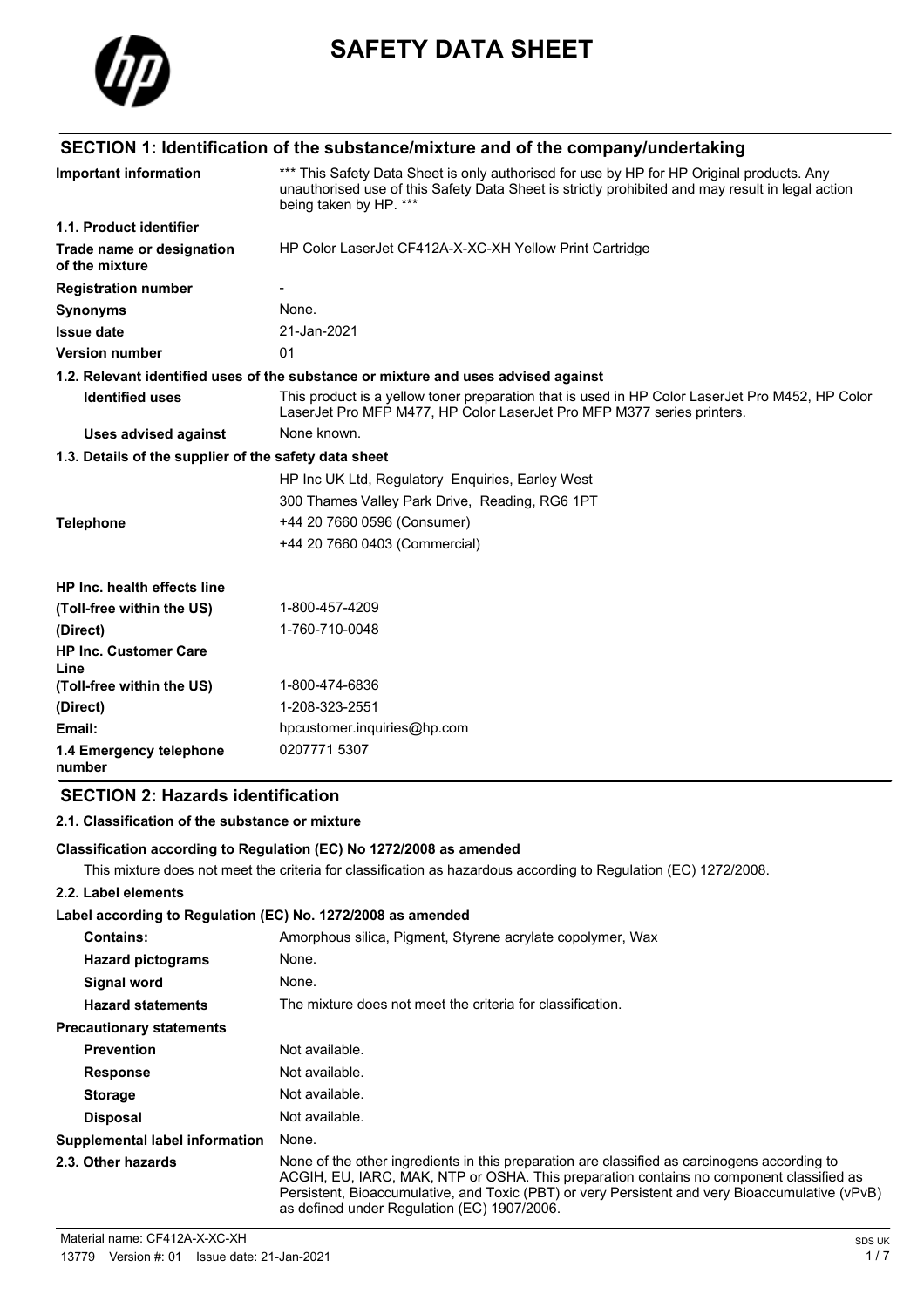# **SECTION 3: Composition/information on ingredients**

#### **3.2. Mixtures**

| %<br><b>Chemical name</b><br>CAS-No. / EC No. REACH Registration No.<br>Index No.<br><b>Notes</b><br>< 85<br><b>Trade Secret</b><br>Styrene acrylate copolymer<br><b>Classification:</b><br><b>Trade Secret</b><br>< 10<br>Pigment<br><b>Classification:</b><br>< 10<br><b>Trade Secret</b><br>Wax<br><b>Classification:</b><br>$3$<br>7631-86-9<br>01-2119379499-16-xxxx<br>Amorphous silica<br>231-545-4<br><b>Classification:</b><br><b>SECTION 4: First aid measures</b><br>Not available.<br>Move person to fresh air immediately. If irritation persists, consult a physician.<br><b>Inhalation</b><br>Wash affected areas thoroughly with mild soap and water. Get medical attention if irritation<br><b>Skin contact</b><br>develops or persists.<br>Eye contact<br>least 15 minutes or until particles are removed. If irritation persists, consult a physician.<br>Rinse mouth out with water. Drink one to two glasses of water. If symptoms occur, consult a<br>Ingestion<br>physician.<br>Not available.<br>Not available.<br>immediate medical attention<br>and special treatment needed<br><b>SECTION 5: Firefighting measures</b><br>Not available.<br><b>General fire hazards</b><br>5.1. Extinguishing media<br>CO2, water, or dry chemical<br>Suitable extinguishing<br>media<br>None known.<br>Unsuitable extinguishing<br>media<br>5.2. Special hazards arising<br>dispersed in air.<br>5.3. Advice for firefighters<br>Not available.<br><b>Special protective</b> | <b>General information</b> |                                                                                                   |  |  |  |  |
|------------------------------------------------------------------------------------------------------------------------------------------------------------------------------------------------------------------------------------------------------------------------------------------------------------------------------------------------------------------------------------------------------------------------------------------------------------------------------------------------------------------------------------------------------------------------------------------------------------------------------------------------------------------------------------------------------------------------------------------------------------------------------------------------------------------------------------------------------------------------------------------------------------------------------------------------------------------------------------------------------------------------------------------------------------------------------------------------------------------------------------------------------------------------------------------------------------------------------------------------------------------------------------------------------------------------------------------------------------------------------------------------------------------------------------------------------------------------------------------|----------------------------|---------------------------------------------------------------------------------------------------|--|--|--|--|
|                                                                                                                                                                                                                                                                                                                                                                                                                                                                                                                                                                                                                                                                                                                                                                                                                                                                                                                                                                                                                                                                                                                                                                                                                                                                                                                                                                                                                                                                                          |                            |                                                                                                   |  |  |  |  |
|                                                                                                                                                                                                                                                                                                                                                                                                                                                                                                                                                                                                                                                                                                                                                                                                                                                                                                                                                                                                                                                                                                                                                                                                                                                                                                                                                                                                                                                                                          |                            |                                                                                                   |  |  |  |  |
|                                                                                                                                                                                                                                                                                                                                                                                                                                                                                                                                                                                                                                                                                                                                                                                                                                                                                                                                                                                                                                                                                                                                                                                                                                                                                                                                                                                                                                                                                          |                            |                                                                                                   |  |  |  |  |
|                                                                                                                                                                                                                                                                                                                                                                                                                                                                                                                                                                                                                                                                                                                                                                                                                                                                                                                                                                                                                                                                                                                                                                                                                                                                                                                                                                                                                                                                                          |                            |                                                                                                   |  |  |  |  |
|                                                                                                                                                                                                                                                                                                                                                                                                                                                                                                                                                                                                                                                                                                                                                                                                                                                                                                                                                                                                                                                                                                                                                                                                                                                                                                                                                                                                                                                                                          |                            |                                                                                                   |  |  |  |  |
|                                                                                                                                                                                                                                                                                                                                                                                                                                                                                                                                                                                                                                                                                                                                                                                                                                                                                                                                                                                                                                                                                                                                                                                                                                                                                                                                                                                                                                                                                          |                            |                                                                                                   |  |  |  |  |
| <b>General information</b><br>4.1. Description of first aid measures<br>4.2. Most important symptoms<br>and effects, both acute and<br>delayed<br>4.3. Indication of any<br>from the substance or mixture                                                                                                                                                                                                                                                                                                                                                                                                                                                                                                                                                                                                                                                                                                                                                                                                                                                                                                                                                                                                                                                                                                                                                                                                                                                                                |                            |                                                                                                   |  |  |  |  |
|                                                                                                                                                                                                                                                                                                                                                                                                                                                                                                                                                                                                                                                                                                                                                                                                                                                                                                                                                                                                                                                                                                                                                                                                                                                                                                                                                                                                                                                                                          |                            |                                                                                                   |  |  |  |  |
|                                                                                                                                                                                                                                                                                                                                                                                                                                                                                                                                                                                                                                                                                                                                                                                                                                                                                                                                                                                                                                                                                                                                                                                                                                                                                                                                                                                                                                                                                          |                            |                                                                                                   |  |  |  |  |
|                                                                                                                                                                                                                                                                                                                                                                                                                                                                                                                                                                                                                                                                                                                                                                                                                                                                                                                                                                                                                                                                                                                                                                                                                                                                                                                                                                                                                                                                                          |                            |                                                                                                   |  |  |  |  |
|                                                                                                                                                                                                                                                                                                                                                                                                                                                                                                                                                                                                                                                                                                                                                                                                                                                                                                                                                                                                                                                                                                                                                                                                                                                                                                                                                                                                                                                                                          |                            |                                                                                                   |  |  |  |  |
|                                                                                                                                                                                                                                                                                                                                                                                                                                                                                                                                                                                                                                                                                                                                                                                                                                                                                                                                                                                                                                                                                                                                                                                                                                                                                                                                                                                                                                                                                          |                            |                                                                                                   |  |  |  |  |
|                                                                                                                                                                                                                                                                                                                                                                                                                                                                                                                                                                                                                                                                                                                                                                                                                                                                                                                                                                                                                                                                                                                                                                                                                                                                                                                                                                                                                                                                                          |                            |                                                                                                   |  |  |  |  |
|                                                                                                                                                                                                                                                                                                                                                                                                                                                                                                                                                                                                                                                                                                                                                                                                                                                                                                                                                                                                                                                                                                                                                                                                                                                                                                                                                                                                                                                                                          |                            |                                                                                                   |  |  |  |  |
|                                                                                                                                                                                                                                                                                                                                                                                                                                                                                                                                                                                                                                                                                                                                                                                                                                                                                                                                                                                                                                                                                                                                                                                                                                                                                                                                                                                                                                                                                          |                            | Do not rub eyes. Immediately flush with large amounts of clean, warm water (low pressure) for at  |  |  |  |  |
|                                                                                                                                                                                                                                                                                                                                                                                                                                                                                                                                                                                                                                                                                                                                                                                                                                                                                                                                                                                                                                                                                                                                                                                                                                                                                                                                                                                                                                                                                          |                            |                                                                                                   |  |  |  |  |
|                                                                                                                                                                                                                                                                                                                                                                                                                                                                                                                                                                                                                                                                                                                                                                                                                                                                                                                                                                                                                                                                                                                                                                                                                                                                                                                                                                                                                                                                                          |                            |                                                                                                   |  |  |  |  |
|                                                                                                                                                                                                                                                                                                                                                                                                                                                                                                                                                                                                                                                                                                                                                                                                                                                                                                                                                                                                                                                                                                                                                                                                                                                                                                                                                                                                                                                                                          |                            |                                                                                                   |  |  |  |  |
|                                                                                                                                                                                                                                                                                                                                                                                                                                                                                                                                                                                                                                                                                                                                                                                                                                                                                                                                                                                                                                                                                                                                                                                                                                                                                                                                                                                                                                                                                          |                            |                                                                                                   |  |  |  |  |
|                                                                                                                                                                                                                                                                                                                                                                                                                                                                                                                                                                                                                                                                                                                                                                                                                                                                                                                                                                                                                                                                                                                                                                                                                                                                                                                                                                                                                                                                                          |                            |                                                                                                   |  |  |  |  |
|                                                                                                                                                                                                                                                                                                                                                                                                                                                                                                                                                                                                                                                                                                                                                                                                                                                                                                                                                                                                                                                                                                                                                                                                                                                                                                                                                                                                                                                                                          |                            |                                                                                                   |  |  |  |  |
|                                                                                                                                                                                                                                                                                                                                                                                                                                                                                                                                                                                                                                                                                                                                                                                                                                                                                                                                                                                                                                                                                                                                                                                                                                                                                                                                                                                                                                                                                          |                            |                                                                                                   |  |  |  |  |
|                                                                                                                                                                                                                                                                                                                                                                                                                                                                                                                                                                                                                                                                                                                                                                                                                                                                                                                                                                                                                                                                                                                                                                                                                                                                                                                                                                                                                                                                                          |                            |                                                                                                   |  |  |  |  |
|                                                                                                                                                                                                                                                                                                                                                                                                                                                                                                                                                                                                                                                                                                                                                                                                                                                                                                                                                                                                                                                                                                                                                                                                                                                                                                                                                                                                                                                                                          |                            | Like most organic material in powder form, toner can form explosive dust-air mixtures when finely |  |  |  |  |
|                                                                                                                                                                                                                                                                                                                                                                                                                                                                                                                                                                                                                                                                                                                                                                                                                                                                                                                                                                                                                                                                                                                                                                                                                                                                                                                                                                                                                                                                                          |                            |                                                                                                   |  |  |  |  |
|                                                                                                                                                                                                                                                                                                                                                                                                                                                                                                                                                                                                                                                                                                                                                                                                                                                                                                                                                                                                                                                                                                                                                                                                                                                                                                                                                                                                                                                                                          | equipment for firefighters |                                                                                                   |  |  |  |  |
| <b>Special fire fighting</b><br>If fire occurs in the printer, treat as an electrical fire.<br>procedures                                                                                                                                                                                                                                                                                                                                                                                                                                                                                                                                                                                                                                                                                                                                                                                                                                                                                                                                                                                                                                                                                                                                                                                                                                                                                                                                                                                |                            |                                                                                                   |  |  |  |  |
| None established.<br><b>Specific methods</b>                                                                                                                                                                                                                                                                                                                                                                                                                                                                                                                                                                                                                                                                                                                                                                                                                                                                                                                                                                                                                                                                                                                                                                                                                                                                                                                                                                                                                                             |                            |                                                                                                   |  |  |  |  |

# **SECTION 6: Accidental release measures**

| 6.1. Personal precautions, protective equipment and emergency procedures |                                                                                                           |  |
|--------------------------------------------------------------------------|-----------------------------------------------------------------------------------------------------------|--|
| For non-emergency<br>personnel                                           | Minimize dust generation and accumulation.                                                                |  |
| For emergency responders                                                 | Not available.                                                                                            |  |
| 6.2. Environmental precautions                                           | Do not flush into surface water or sanitary sewer system. See also section 13 Disposal<br>considerations. |  |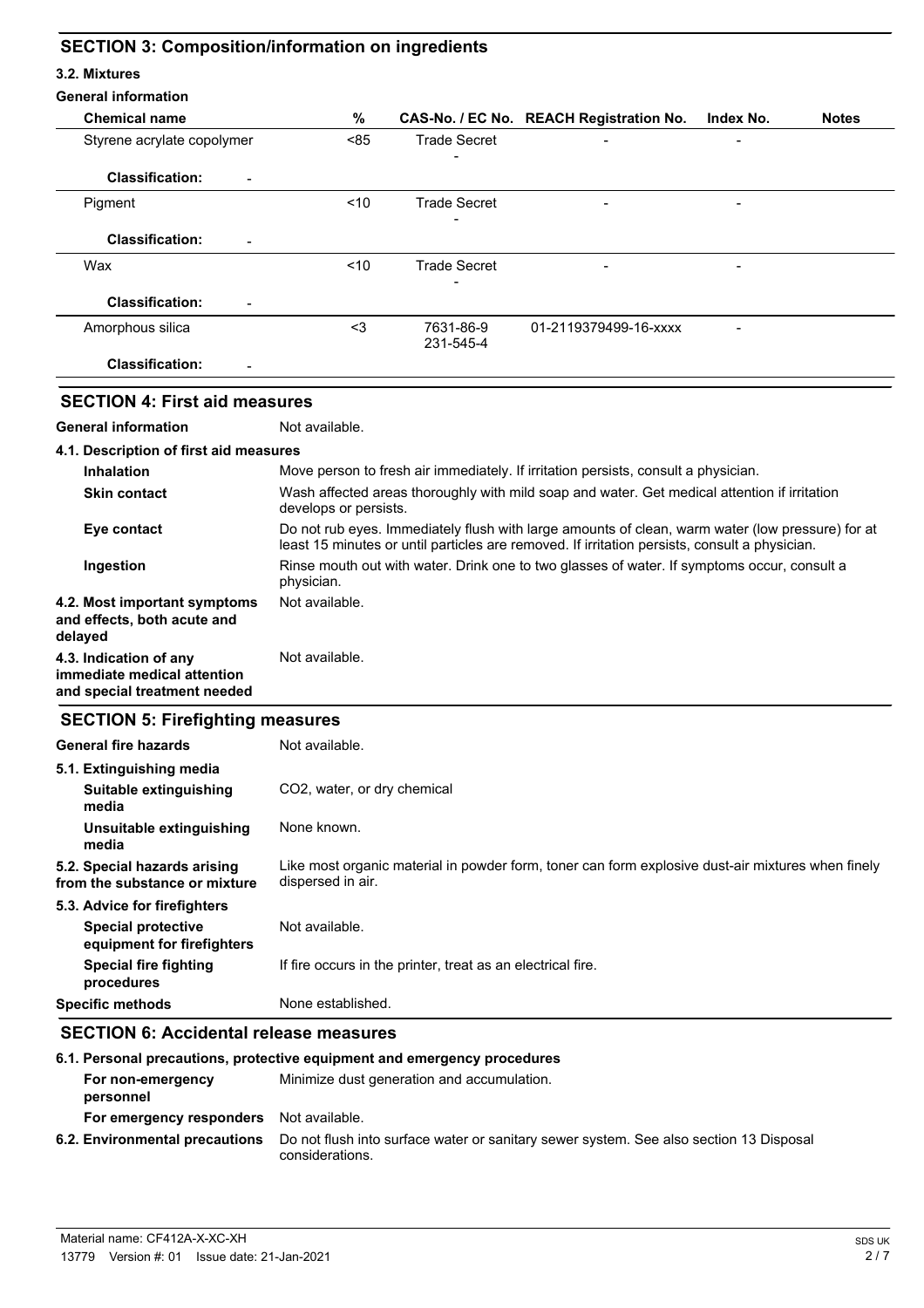| 6.3. Methods and material for<br>containment and cleaning up | Slowly vacuum or sweep the material into a bag or other sealed container. Clean remainder with a<br>damp cloth or vacuum cleaner. If a vacuum is used, the motor must be rated as dust<br>explosion-proof. Fine powder can form explosive dust-air mixtures. Dispose of in compliance with<br>federal, state, and local regulations. |
|--------------------------------------------------------------|--------------------------------------------------------------------------------------------------------------------------------------------------------------------------------------------------------------------------------------------------------------------------------------------------------------------------------------|
| 6.4. Reference to other<br><b>sections</b>                   | Not available.                                                                                                                                                                                                                                                                                                                       |

# **SECTION 7: Handling and storage**

| 7.1. Precautions for safe<br>handling                                   | Keep out of the reach of children. Avoid inhalation of dust and contact with skin and eyes. Use with<br>adequate ventilation. Keep away from excessive heat, sparks, and open flames. |
|-------------------------------------------------------------------------|---------------------------------------------------------------------------------------------------------------------------------------------------------------------------------------|
| 7.2. Conditions for safe<br>storage, including any<br>incompatibilities | Keep out of the reach of children. Keep tightly closed and dry. Store at room temperature. Store<br>away from strong oxidizers.                                                       |
| 7.3. Specific end use(s)                                                | Not available.                                                                                                                                                                        |

## **SECTION 8: Exposure controls/personal protection**

| 8.1. Control parameters                              |                                                                                                                                                                                                                                                                                                                                   |
|------------------------------------------------------|-----------------------------------------------------------------------------------------------------------------------------------------------------------------------------------------------------------------------------------------------------------------------------------------------------------------------------------|
| <b>Occupational exposure limits</b>                  | No exposure limits noted for ingredient(s).                                                                                                                                                                                                                                                                                       |
| <b>Biological limit values</b>                       | No biological exposure limits noted for the ingredient(s).                                                                                                                                                                                                                                                                        |
| <b>Recommended monitoring</b><br>procedures          | Not available.                                                                                                                                                                                                                                                                                                                    |
| Derived no effect levels<br>(DNELs)                  | Not available.                                                                                                                                                                                                                                                                                                                    |
| <b>Predicted no effect</b><br>concentrations (PNECs) | Not available.                                                                                                                                                                                                                                                                                                                    |
| <b>Exposure quidelines</b>                           | , 5 mg/m3 (Respirable Fraction), 3 mg/m3 (Respirable Particulate) Amorphous silica: USA OSHA<br>(TWA/PEL): 20 mppcf 80 (mg/m3)/%SiO2, ACGIH (TWA/TLV): 10 mg/m3 TRGS 900<br>(Luftgrenzwert) - 10 mg/m3 (Einatembare partikel), 3 mg/m3 (Alveolengängige fraktion) UK WEL:<br>10 mg/m3 (Respirable Dust), 5 mg/m3 (Inhalable Dust) |
| 8.2. Exposure controls                               |                                                                                                                                                                                                                                                                                                                                   |
| Appropriate engineering<br>controls                  | Use in a well ventilated area.                                                                                                                                                                                                                                                                                                    |
|                                                      | Individual protection measures, such as personal protective equipment                                                                                                                                                                                                                                                             |
| <b>General information</b>                           | No personal respiratory protective equipment required under normal conditions of use.                                                                                                                                                                                                                                             |
| <b>Eye/face protection</b>                           | Not available.                                                                                                                                                                                                                                                                                                                    |
| <b>Skin protection</b>                               |                                                                                                                                                                                                                                                                                                                                   |
| - Hand protection                                    | Not available.                                                                                                                                                                                                                                                                                                                    |
| - Other                                              | Not available.                                                                                                                                                                                                                                                                                                                    |
| <b>Respiratory protection</b>                        | Not available.                                                                                                                                                                                                                                                                                                                    |
| <b>Thermal hazards</b>                               | Not available.                                                                                                                                                                                                                                                                                                                    |
| <b>Hygiene measures</b>                              | Not available.                                                                                                                                                                                                                                                                                                                    |
| <b>Environmental exposure</b><br>controls            | Not available.                                                                                                                                                                                                                                                                                                                    |

## **SECTION 9: Physical and chemical properties**

# **9.1. Information on basic physical and chemical properties**

| <b>Appearance</b>                          | Fine powder         |
|--------------------------------------------|---------------------|
| <b>Physical state</b>                      | Solid.              |
| Form                                       | solid               |
| Color                                      | Yellow              |
| Odor                                       | Slight plastic odor |
| Odor threshold                             | Not available.      |
| рH                                         | Not applicable      |
| <b>Melting point/freezing point</b>        | Not available.      |
| Initial boiling point and boiling<br>range | Not applicable      |
| <b>Flash point</b>                         | Not applicable      |
| <b>Evaporation rate</b>                    | Not applicable      |
| Flammability (solid, gas)                  | Not available.      |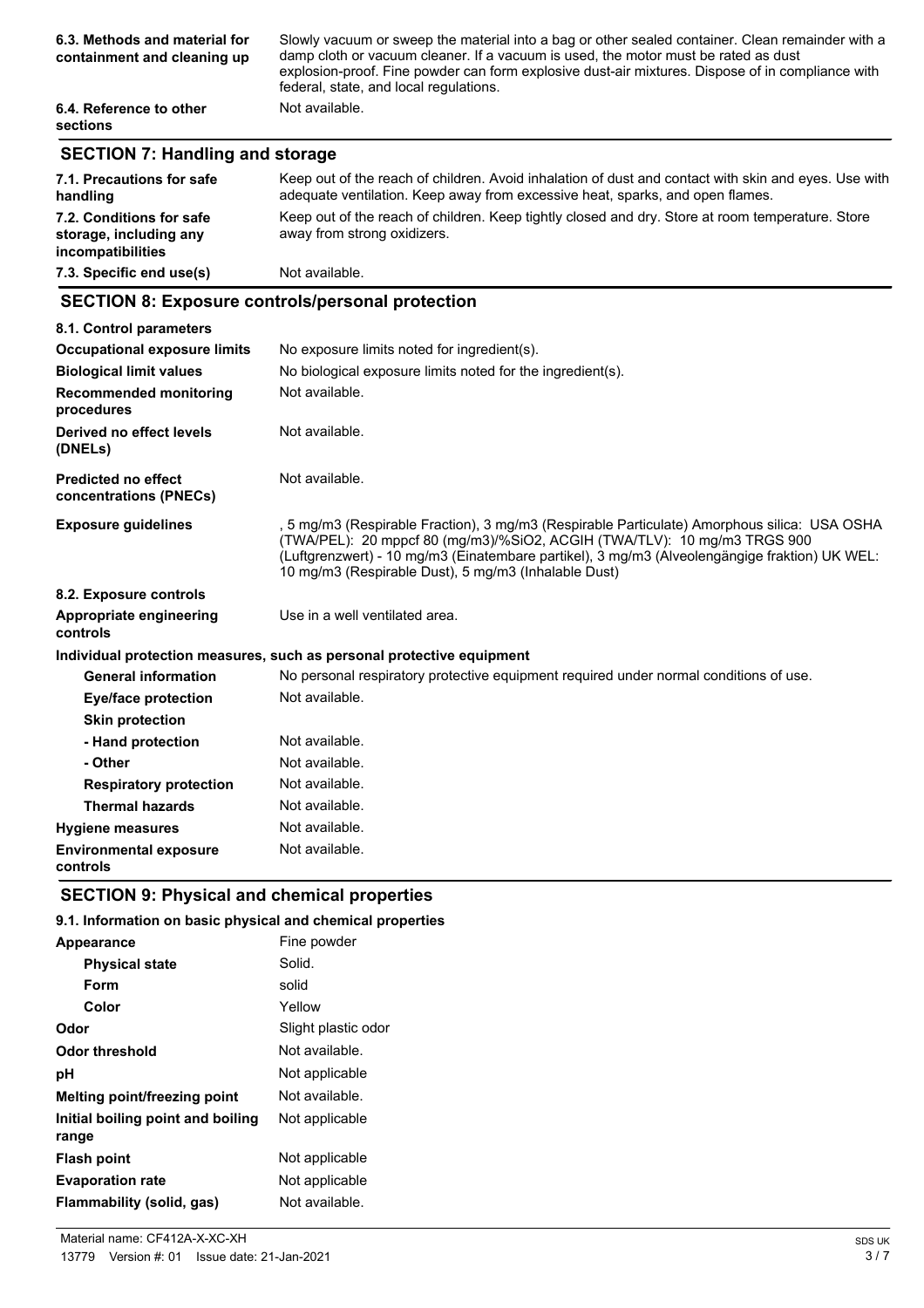### **Upper/lower flammability or explosive limits**

| <b>Flammability limit - lower</b><br>$(\%)$       | Not flammable                                                 |
|---------------------------------------------------|---------------------------------------------------------------|
| <b>Flammability limit - upper</b><br>$(\% )$      | Not available.                                                |
| Vapor pressure                                    | Not applicable                                                |
| Vapor density                                     | Not applicable                                                |
| Solubility(ies)                                   |                                                               |
| Solubility (water)                                | Negligible in water. Partially soluble in toluene and xylene. |
| <b>Partition coefficient</b><br>(n-octanol/water) | Not available.                                                |
| <b>Auto-ignition temperature</b>                  | Not applicable                                                |
| Decomposition temperature                         | $>$ 392 °F ( $>$ 200 °C)                                      |
| <b>Viscosity</b>                                  | Not applicable                                                |
| <b>Explosive properties</b>                       | Not available.                                                |
| <b>Oxidizing properties</b>                       | No information available.                                     |
| 9.2. Other information                            |                                                               |
| Softening point                                   | 176 - 266 °F (80 - 130 °C)                                    |
| <b>Specific gravity</b>                           | $1 - 1.2$                                                     |

# **SECTION 10: Stability and reactivity**

| 10.1. Reactivity                            | Not available.                          |
|---------------------------------------------|-----------------------------------------|
| 10.2. Chemical stability                    | Stable under normal storage conditions. |
| 10.3. Possibility of hazardous<br>reactions | Will not occur.                         |
| 10.4. Conditions to avoid                   | Imaging Drum: Exposure to light         |
| 10.5. Incompatible materials                | Strong oxidizers                        |
| 10.6. Hazardous<br>decomposition products   | Carbon monoxide and carbon dioxide.     |

# **SECTION 11: Toxicological information**

| <b>General information</b>                            | Not available.                                                                                                                                           |
|-------------------------------------------------------|----------------------------------------------------------------------------------------------------------------------------------------------------------|
| Information on likely routes of exposure              |                                                                                                                                                          |
| <b>Inhalation</b>                                     | Under normal conditions of intended use, this material is not expected to be an inhalation hazard.                                                       |
| <b>Skin contact</b>                                   | Contact with skin may result in mild irritation.                                                                                                         |
| Eye contact                                           | Contact with eyes may result in mild irritation.                                                                                                         |
| Ingestion                                             | Ingestion is not a likely route of exposure.                                                                                                             |
| Symptoms                                              | Not available.                                                                                                                                           |
| 11.1. Information on toxicological effects            |                                                                                                                                                          |
| <b>Acute toxicity</b>                                 | Based on available data, the classification criteria are not met.                                                                                        |
| <b>Skin corrosion/irritation</b>                      | Based on available data, the classification criteria are not met.                                                                                        |
| Serious eye damage/eye<br>irritation                  | Based on available data, the classification criteria are not met.                                                                                        |
| <b>Respiratory sensitization</b>                      | Based on available data, the classification criteria are not met.                                                                                        |
| <b>Skin sensitization</b>                             | Based on available data, the classification criteria are not met.                                                                                        |
| Germ cell mutagenicity                                | Negative, does not indicate mutagenic potential (Ames Test: Salmonella typhimurium)<br>Based on available data, the classification criteria are not met. |
| Carcinogenicity                                       | Based on available data, the classification criteria are not met.                                                                                        |
| <b>Reproductive toxicity</b>                          | Based on available data, the classification criteria are not met.                                                                                        |
| Specific target organ toxicity -<br>single exposure   | Based on available data, the classification criteria are not met.                                                                                        |
| Specific target organ toxicity -<br>repeated exposure | Based on available data, the classification criteria are not met.                                                                                        |
| Aspiration hazard                                     | Based on available data, the classification criteria are not met.                                                                                        |
| <b>Mixture versus substance</b><br>information        | Not available.                                                                                                                                           |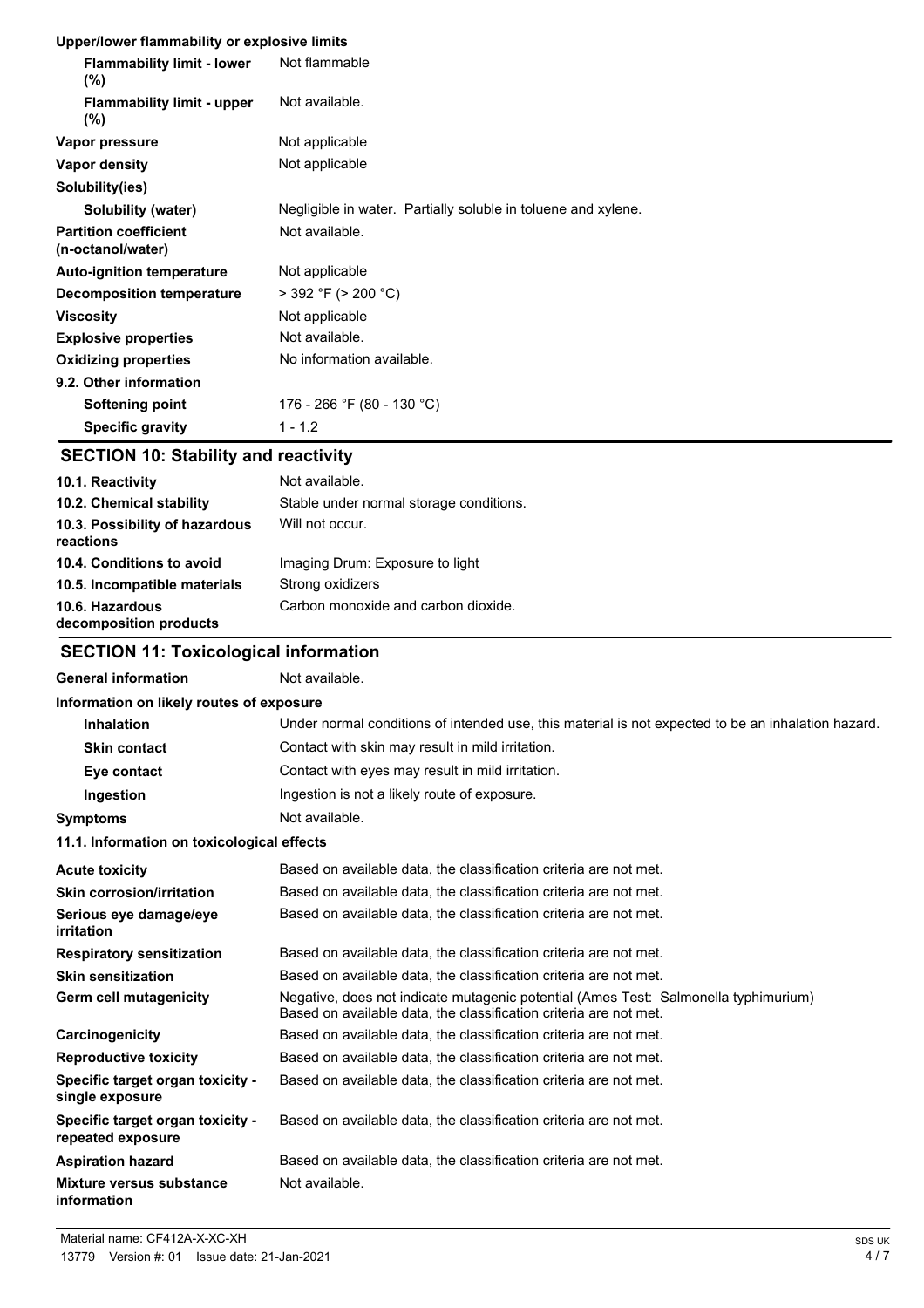| Other information | Complete toxicity data are not available for this specific formulation                |
|-------------------|---------------------------------------------------------------------------------------|
|                   | Refer to Section 2 for potential health effects and Section 4 for first aid measures. |

### **SECTION 12: Ecological information**

| 12.1. Toxicity                                            | No toxicity data noted for the ingredient(s). |
|-----------------------------------------------------------|-----------------------------------------------|
| 12.2. Persistence and<br>degradability                    | Not available.                                |
| 12.3. Bioaccumulative potential                           | Not available.                                |
| <b>Partition coefficient</b><br>n-octanol/water (log Kow) | Not available.                                |
| <b>Bioconcentration factor (BCF)</b>                      | Not available.                                |
| 12.4. Mobility in soil                                    | Not available.                                |
| 12.5. Results of PBT and vPvB<br>assessment               | Not a PBT or vPvB substance or mixture.       |
| 12.6. Other adverse effects                               | Not available.                                |
| <b>SECTION 13: Disposal considerations</b>                |                                               |
| 13.1. Waste treatment methods                             |                                               |
| Residual waste                                            | Not available.                                |
| <b>Contaminated packaging</b>                             | Not available.                                |
|                                                           |                                               |

**EU** waste code Not available. Do not shred toner cartridge, unless dust-explosion prevention measures are taken. Finely dispersed particles may form explosive mixtures in air. Dispose of in compliance with federal, state, and local regulations. **Disposal methods/information**

> HP's Planet Partners (trademark) supplies recycling program enables simple, convenient recycling of HP original inkjet and LaserJet supplies. For more information and to determine if this service is available in your location, please visit http://www.hp.com/recycle.

### **SECTION 14: Transport information**

**Further information** Not a dangerous good under DOT, IATA, ADR, IMDG, or RID.

### **SECTION 15: Regulatory information**

**15.1. Safety, health and environmental regulations/legislation specific for the substance or mixture**

#### **EU regulations**

**Regulation (EC) No. 1005/2009 on substances that deplete the ozone layer, Annex I and II, as amended** Not listed.

- **Regulation (EC) No. 850/2004 On persistent organic pollutants, Annex I as amended** Not listed.
- **Regulation (EU) No. 649/2012 concerning the export and import of dangerous chemicals, Annex I, Part 1 as amended** Not listed.
- **Regulation (EU) No. 649/2012 concerning the export and import of dangerous chemicals, Annex I, Part 2 as amended** Not listed.
- **Regulation (EU) No. 649/2012 concerning the export and import of dangerous chemicals, Annex I, Part 3 as amended** Not listed.
- **Regulation (EU) No. 649/2012 concerning the export and import of dangerous chemicals, Annex V as amended** Not listed.

**Regulation (EC) No. 166/2006 Annex II Pollutant Release and Transfer Registry, as amended** Not listed.

**Regulation (EC) No. 1907/2006, REACH Article 59(10) Candidate List as currently published by ECHA** Not listed.

#### **Authorizations**

**Regulation (EC) No. 1907/2006, REACH Annex XIV Substances subject to authorization, as amended** Not listed.

#### **Restrictions on use**

**Regulation (EC) No. 1907/2006, REACH Annex XVII Substances subject to restriction on marketing and use as amended** Not listed.

**Directive 2004/37/EC: on the protection of workers from the risks related to exposure to carcinogens and mutagens at work, as amended**

Not listed.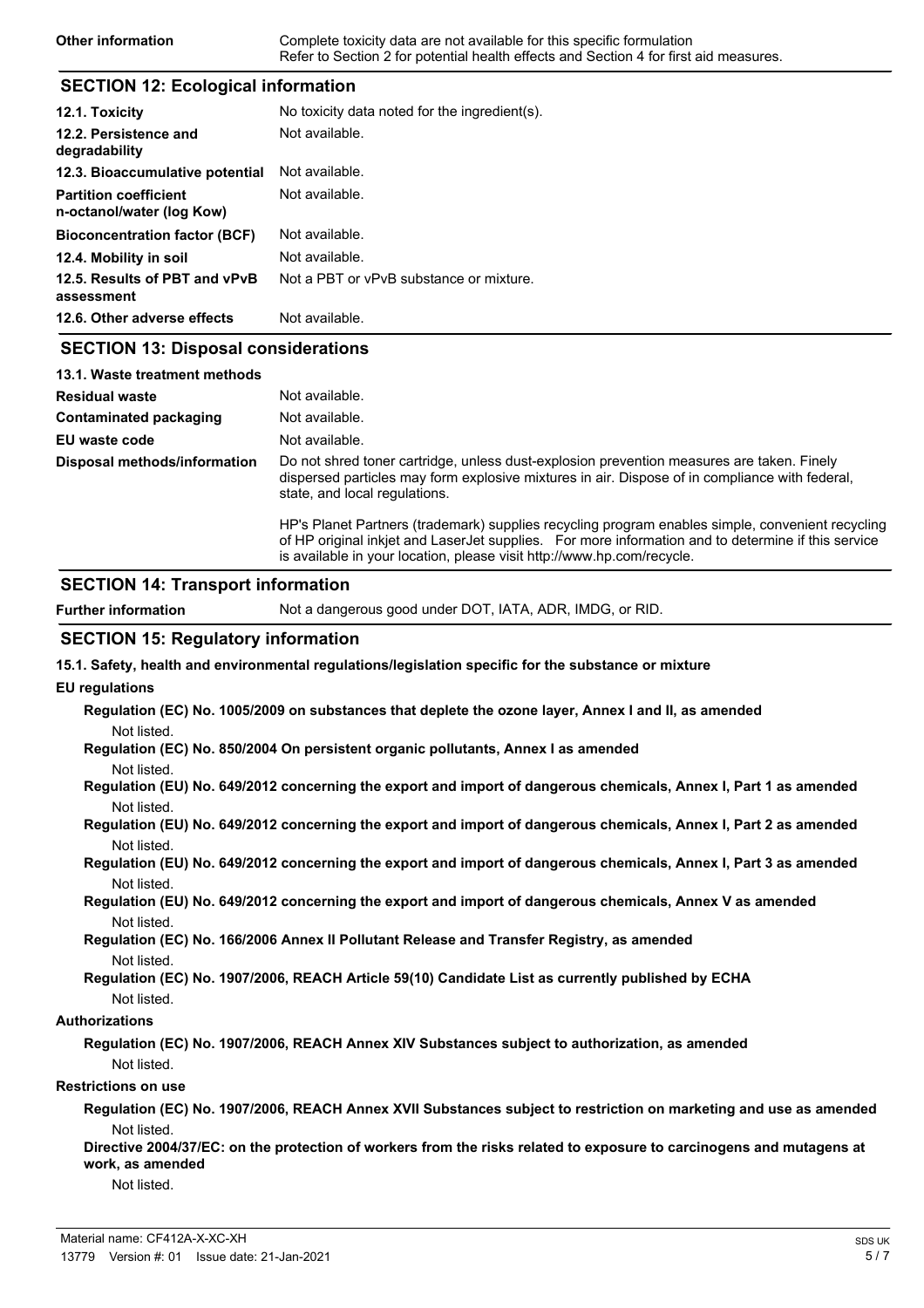| <b>Other EU regulations</b>                                                               |                                                                                                                                                                                                                                                                                                                   |  |
|-------------------------------------------------------------------------------------------|-------------------------------------------------------------------------------------------------------------------------------------------------------------------------------------------------------------------------------------------------------------------------------------------------------------------|--|
| Directive 2012/18/EU on major accident hazards involving dangerous substances, as amended |                                                                                                                                                                                                                                                                                                                   |  |
| Not listed.                                                                               |                                                                                                                                                                                                                                                                                                                   |  |
| <b>Other regulations</b>                                                                  | All chemical substances in this HP product have been notified or are exempt from notification<br>under chemical substances notification laws in the following countries: US (TSCA), EU<br>(EINECS/ELINCS), Switzerland, Canada (DSL/NDSL), Australia, Japan, Philippines, South Korea,<br>New Zealand, and China. |  |
| <b>Other information</b>                                                                  | This Safety Data Sheet complies with the requirements of Regulation (EU) 2015/830.<br>Classification according to Regulation (EC) No 1272/2008 as amended.                                                                                                                                                        |  |
| <b>National regulations</b>                                                               | Not available.                                                                                                                                                                                                                                                                                                    |  |
| 15.2. Chemical safety<br>assessment                                                       | See attached SUMI or GEIS document, if applicable.                                                                                                                                                                                                                                                                |  |

### **SECTION 16: Other information**

| <b>References</b>                                                                         | Regulation (EC) No. 1907/2006 of December 18, 2006 concerning the Registration, Evaluation,<br>Authorization and Restriction of Chemicals (REACH) and establishing a European Chemicals<br>Agency (REACH).                                                                                                                                                                                                                                                                                                                                                                                            |
|-------------------------------------------------------------------------------------------|-------------------------------------------------------------------------------------------------------------------------------------------------------------------------------------------------------------------------------------------------------------------------------------------------------------------------------------------------------------------------------------------------------------------------------------------------------------------------------------------------------------------------------------------------------------------------------------------------------|
|                                                                                           | Regulation (EU) 2015/830 of May 28, 2015 amending Regulation (EC) No. 1907/2006.                                                                                                                                                                                                                                                                                                                                                                                                                                                                                                                      |
|                                                                                           | Regulation (EC) No. 1272/2008 of December 16, 2008 on classification, labeling and packaging of<br>substances and mixtures, and amendments (CLP).                                                                                                                                                                                                                                                                                                                                                                                                                                                     |
| Information on evaluation<br>method leading to the<br>classification of mixture           | The classification for health and environmental hazards is derived by a combination of calculation<br>methods and test data, if available.                                                                                                                                                                                                                                                                                                                                                                                                                                                            |
| <b>Full text of any H-statements</b><br>not written out in full under<br>Sections 2 to 15 | None.                                                                                                                                                                                                                                                                                                                                                                                                                                                                                                                                                                                                 |
| <b>Revision information</b>                                                               | 1. Product and Company Identification: Alternate Trade Names                                                                                                                                                                                                                                                                                                                                                                                                                                                                                                                                          |
| <b>Training information</b>                                                               | Follow training instructions when handling this material.                                                                                                                                                                                                                                                                                                                                                                                                                                                                                                                                             |
| <b>Disclaimer</b>                                                                         | This Safety Data Sheet document is provided without charge to customers of HP. Data is the most<br>current known to HP at the time of preparation of this document and is believed to be accurate. It<br>should not be construed as guaranteeing specific properties of the products as described or<br>suitability for a particular application. This document was prepared to the requirements of the<br>jurisdiction specified in Section 1 above and may not meet regulatory requirements in other<br>countries.                                                                                  |
|                                                                                           | This safety data sheet is meant to convey information about HP inks (toners) provided in HP<br>Original ink (toner) supplies. If our Safety Data Sheet has been provided to you with a refilled,<br>remanufactured, compatible or other non-HP Original supply please be aware that the information<br>contained herein was not meant to convey information about such products and there could be<br>considerable differences from information in this document and the safety information for the<br>product you purchased. Please contact the seller of the refilled, remanufactured or compatible |

compatible supplies in our recycling programs.

supplies for applicable information, including information on personal protective equipment, exposure risks and safe handling guidance. HP does not accept refilled, remanufactured or